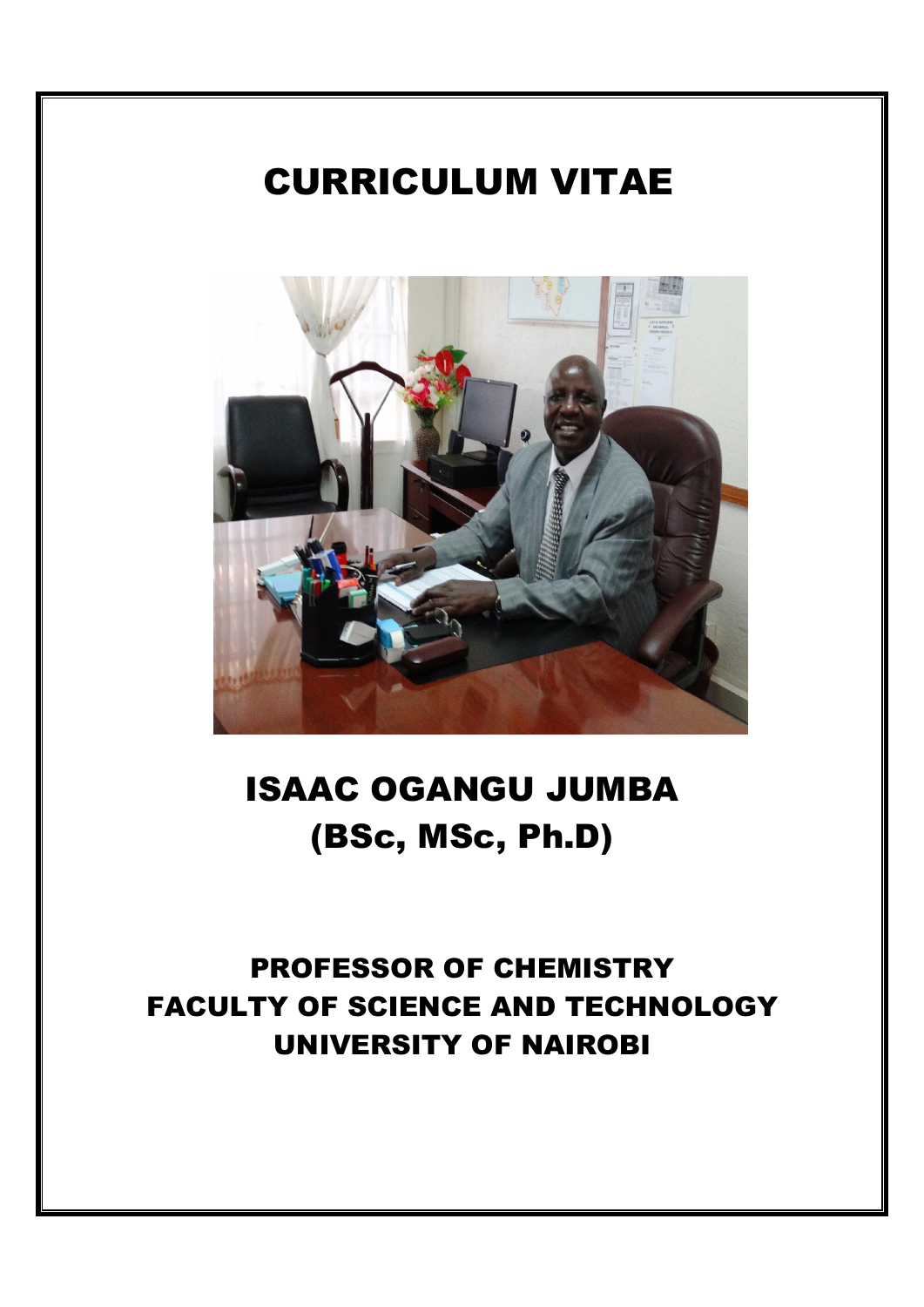### A. SYNOPSIS

Prof. Jumba is a Kenyan Citizen by birth, with origins in Vihiga County of Western Kenya. He is married with children.

His academic life started with primary education at Womulalu and Gavalagi Primary Schools (1961 – 1967) before joining Kakamega High School (1968 – 1971), and Murang'a High School in Murang'a County (1972 – 1973) for "O" and "A" levels, respectively. He then proceeded to the University of Nairobi for a Bachelor of Science degree in Chemistry and Biochemistry (1974 – 1977), Master of Science in Chemistry (1978 – 1980), and finally Doctor of Philosophy in Chemistry (1986 – 1989) with a special attachment at the Moredun Research Institute and University of Edinburgh, Scotland (1988 – 1989), for a course in Analytical Chemistry and Animal Nutrition under sponsorship of the British Council.

His working career started in the Civil Service as a Research Officer in the then Ministry of Agriculture (1977 – 1985) where he worked in several research centres under the then Kenya Agricultural Research Institute, now called Kenya Agricultural and Livestock Research Organization (KALRO). He then joined the University of Nairobi as a Tutorial Fellow in September 1985 where he progressed to Lecturer (1987), Senior Lecturer (1993), Associate Professor (1998), and finally Professor (2006) in the Department of Chemistry, College of Biological and Physical Sciences, Chiromo Campus.

As he was pursuing his academic career, he also took up administrative duties as Chairman of the Faculty of Science Postgraduate Studies Committee (1993 – 2001), Chairman, Department of Chemistry (2001 – 2007); Associate Dean (Science), Kenya Science Campus (August 2007 –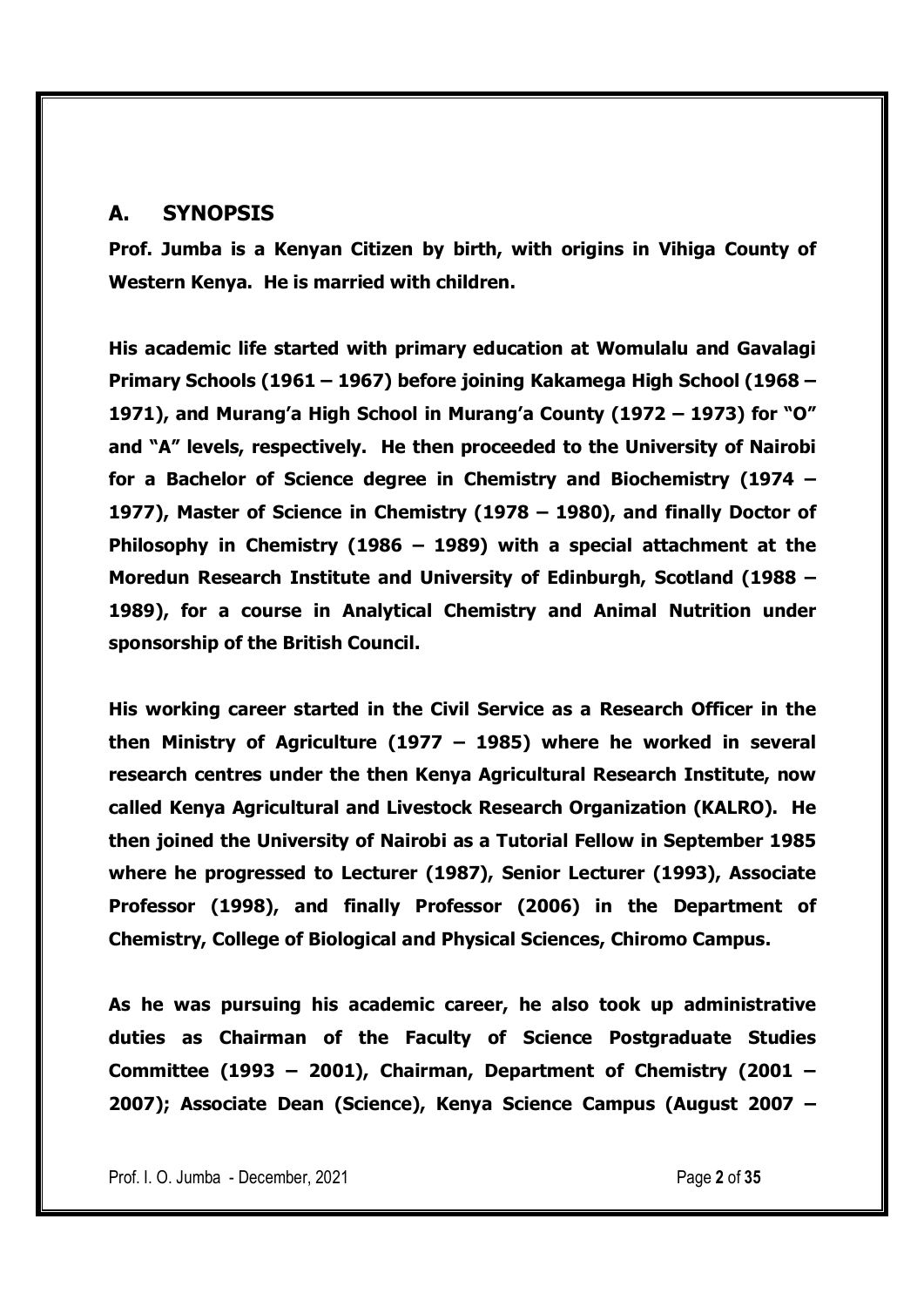October 2007), Deputy Principal, College of Education and External Studies in Charge of Kenya Science Campus (formerly Kenya Science Teachers College) (October 2007 – May 2013), Principal, College of Education and External Studies (May 15<sup>th</sup> 2013 to June, 2021). He was appointed Dean of the Faculty of Education in July 2021, following restructuring that created faculties and disbanded Colleges and schools in the University.

Prof. Jumba therefore has 8 years of experience in the Civil Service; 12 years of dedicated service as a member of the University of Nairobi senior management; 21 years as a member of the University of Nairobi Senate, and 36 years of teaching experience at the University of Nairobi.

Prof. Jumba has published over 70 scientific journal articles, book chapters and research papers that have made him a distinguished Google Scholar cited internationally. He has also successfully supervised and mentored numerous postgraduate students at masters and PhD levels.

Prof. Jumba has also received a number of awards and certificates in recognition of his achievements. Notable among these is the World Bank End-of-Project Certificate of Merit award for being ranked 2<sup>nd</sup> out of 145 Agricultural Research Projects evaluated in 2003.

In the cause of his duties as Deputy Principal (6 years) and Principal of the then College of Education and External Studies (8 years), Prof. Jumba successfully initiated a number of development projects including facelift of teaching and learning facilities as well as improvement of the work environment in the College, and construction of state-of-the art Science Laboratories and Lecture Theatre at Kenya Science Campus. In addition, several international links and collaborations were established to enhance benchmarking of academic programmes, visibility, and image of the College.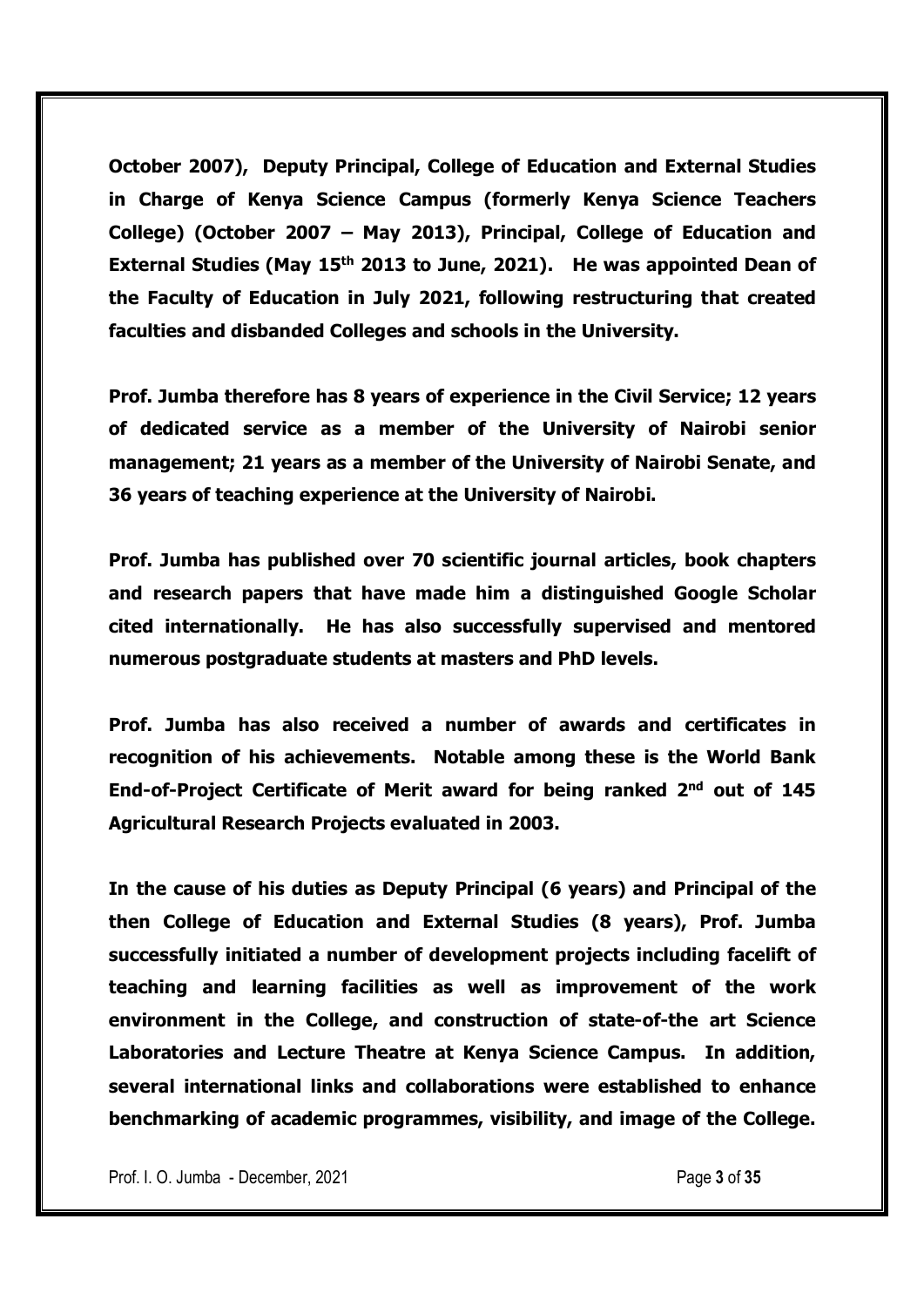The on-going collaborations with the Faculty of Educational Sciences at the University of Helsinki, and Linkoping University, Sweden are two notable examples. During the same period (2013 – 2021) the College hosted 11 international conferences and numerous workshops to foster academic scholarship.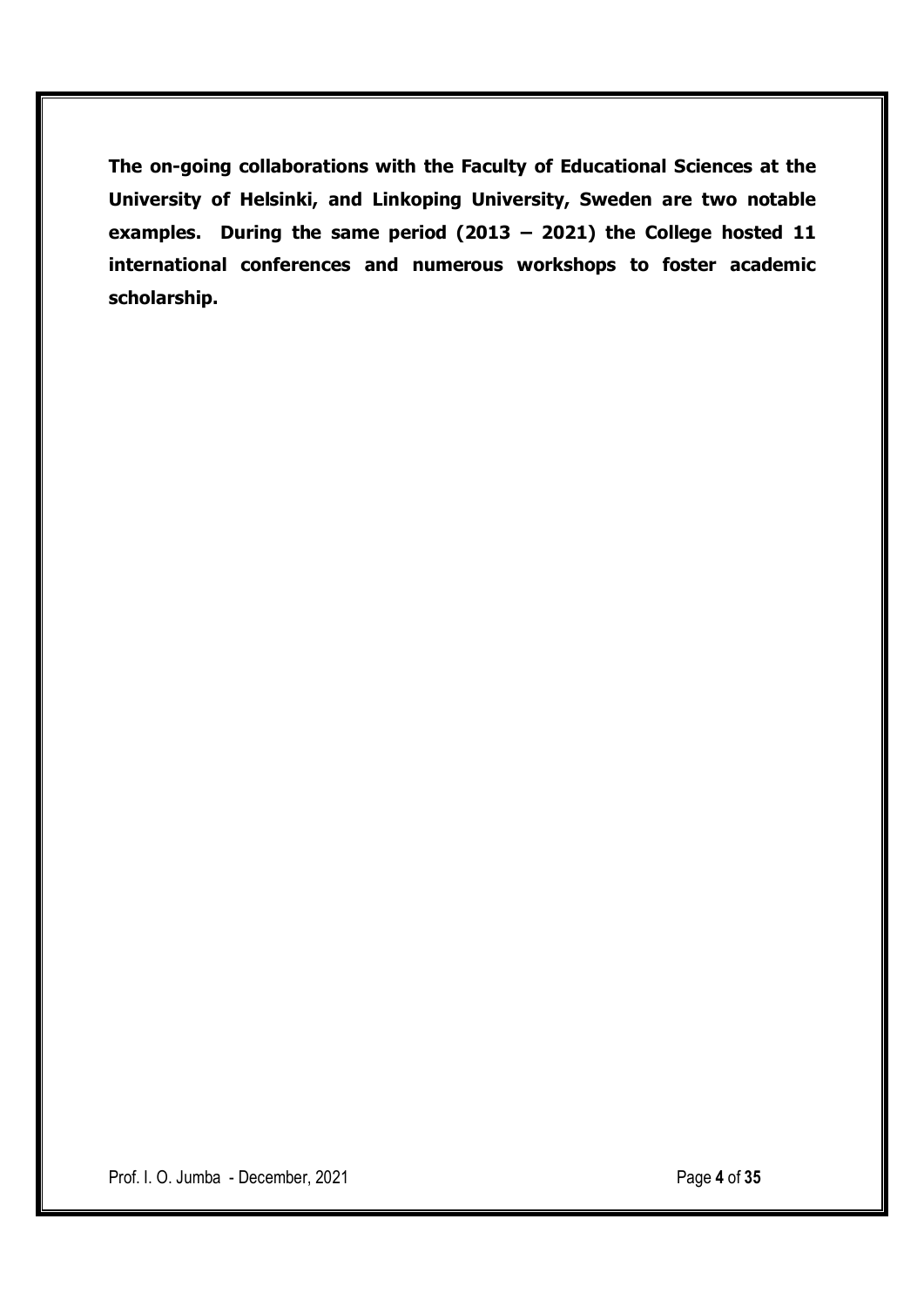# PRESENTATION OF CV:

This Curriculum Vitae was last updated in December 2021. For ease of reference, the content is organized and presented as follows:

|    | A. Synopsis                                   | Page 2  |
|----|-----------------------------------------------|---------|
|    | <b>B. Personal Particulars</b>                | Page 6  |
|    | <b>C. Education Background</b>                | Page 7  |
|    | <b>D. Employment Record</b>                   | Page 7  |
|    | <b>E. Work Experience and Achievements</b>    | Page 9  |
|    | F. Scholarships and Research Funds Awarded    | Page 17 |
|    | <b>G. Certificate of Merit Awards</b>         | Page 18 |
|    | H. Google Scholar Platform/Ranking            | Page 19 |
| L. | <b>Current Research Interests</b>             | Page 20 |
|    | J. Collaborative Research Projects Undertaken | Page 18 |
|    | K. Some Conferences and Workshops Attended    | Page 21 |
|    | L. Postgraduate Supervision                   | Page 23 |
|    | <b>M. Research Publications</b>               | Page 25 |
|    | <b>N. External Examination</b>                | Page 35 |
|    | O. Referees                                   | Page 35 |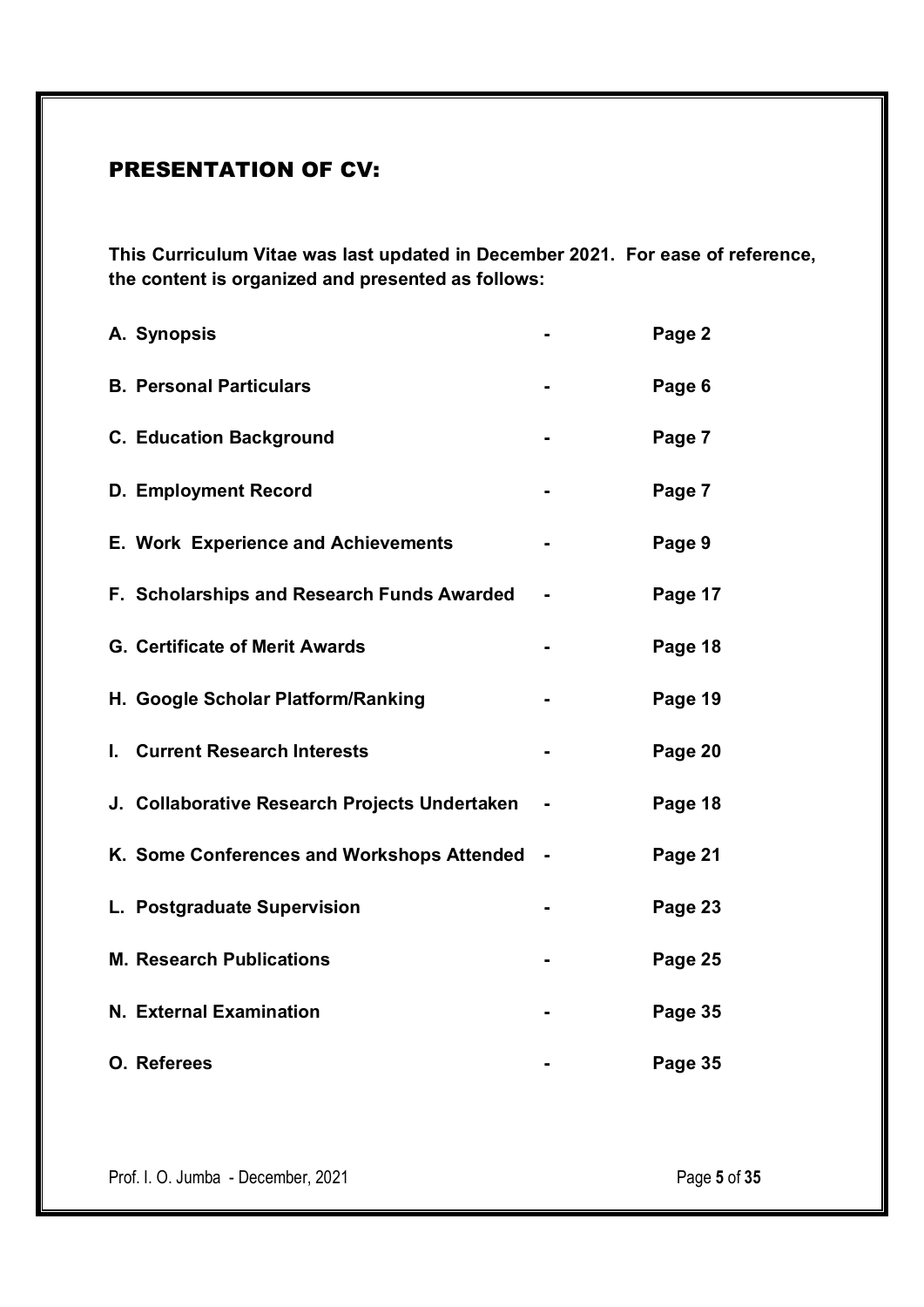# B. PERSONAL PARTICULARS

| University of Nairobi, Kenya                                                                                                                                                                                                                                                                        |  |
|-----------------------------------------------------------------------------------------------------------------------------------------------------------------------------------------------------------------------------------------------------------------------------------------------------|--|
| P.O. Box 92-00902, Kikuyu                                                                                                                                                                                                                                                                           |  |
| Tel. No. (Wireless): 2010411                                                                                                                                                                                                                                                                        |  |
| Mobile No.<br>$: +254728999744$                                                                                                                                                                                                                                                                     |  |
| E-mail Address<br><u>ijumba@uonbi.ac.ke</u>                                                                                                                                                                                                                                                         |  |
| Kenyan                                                                                                                                                                                                                                                                                              |  |
| 22 <sup>nd</sup> February, 1954, Central Maragoli                                                                                                                                                                                                                                                   |  |
| Location, Vihiga County, Western Kenya                                                                                                                                                                                                                                                              |  |
| Professor                                                                                                                                                                                                                                                                                           |  |
| BSc. Chemistry and Biochemistry (1977)<br>MSc. Chemistry (1981), University of Nairobi<br>PhD Chemistry (1989), University of Nairobi<br>Certificate in Analytical Chemistry, Animal Nutrition and<br>Biostatistics (Moredun Research Institute, Edinburgh<br>Scotland).<br>English, Swahili, Luhya |  |
| Married with Children                                                                                                                                                                                                                                                                               |  |
|                                                                                                                                                                                                                                                                                                     |  |

Prof. I. O. Jumba - December, 2021 **Page 6 of 35**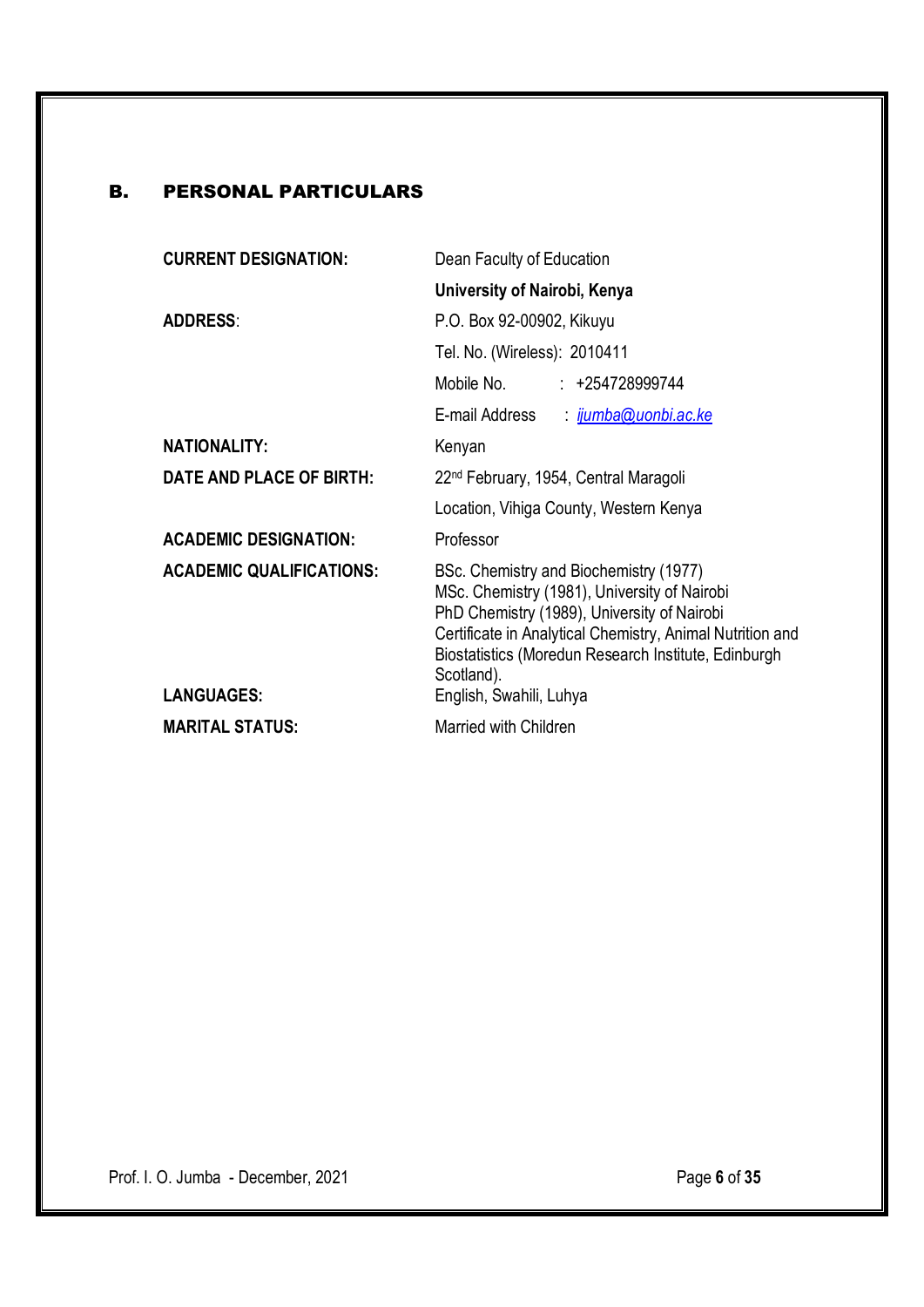# C. EDUCATION BACKGROUND

| <b>Date</b> | Qualification                                |
|-------------|----------------------------------------------|
| 1988 - 1989 | Advanced PhD course in Chemical              |
|             | Analytical Techniques, Animal                |
|             | <b>Nutrition and Biostatistics</b>           |
| 1986 - 1989 | PhD in Chemistry                             |
| 1978 - 1980 | MSc. (Chemistry)                             |
| 1974 - 1977 | BSc (Chemistry & Biochemistry)               |
| 1972 – 1973 | East African Advanced Certificate            |
|             | $(A - Level)$                                |
| 1968 - 1971 | <b>East African Certificate of Education</b> |
|             | $(O - Level)$                                |
| 1967        | <b>Primary Education</b>                     |
| 1961 – 1966 | <b>Primary Education</b>                     |
|             |                                              |

# D. ADMINISTRATIVE EXPERIENCE

|  | July 2021 todate          |                                   | Dean, Faculty of Education                   |  |
|--|---------------------------|-----------------------------------|----------------------------------------------|--|
|  | May 15, 2013 to July 2021 | ÷                                 | Principal, College of Education and          |  |
|  |                           |                                   | External Studies University of Nairobi       |  |
|  | October 2007 - May, 2013  |                                   | Deputy Principal, College of Education       |  |
|  |                           |                                   | and External Studies in charge of            |  |
|  |                           |                                   | Kenya Science Campus, University             |  |
|  |                           |                                   | of Nairobi                                   |  |
|  | November 2001 - June 2007 | Chairman, Department of Chemistry |                                              |  |
|  |                           |                                   | College of Biological and Physical           |  |
|  |                           |                                   | Sciences, University of Nairobi              |  |
|  | 1993 - October 2001       | ÷                                 | Chairman, Faculty of Science                 |  |
|  |                           |                                   | <b>Studies</b><br>Committee,<br>Postgraduate |  |
|  |                           |                                   | College of Biological and<br>Physical        |  |
|  |                           |                                   | Sciences, University of Nairobi              |  |

Prof. I. O. Jumba - December, 2021 **Page 7 of 35**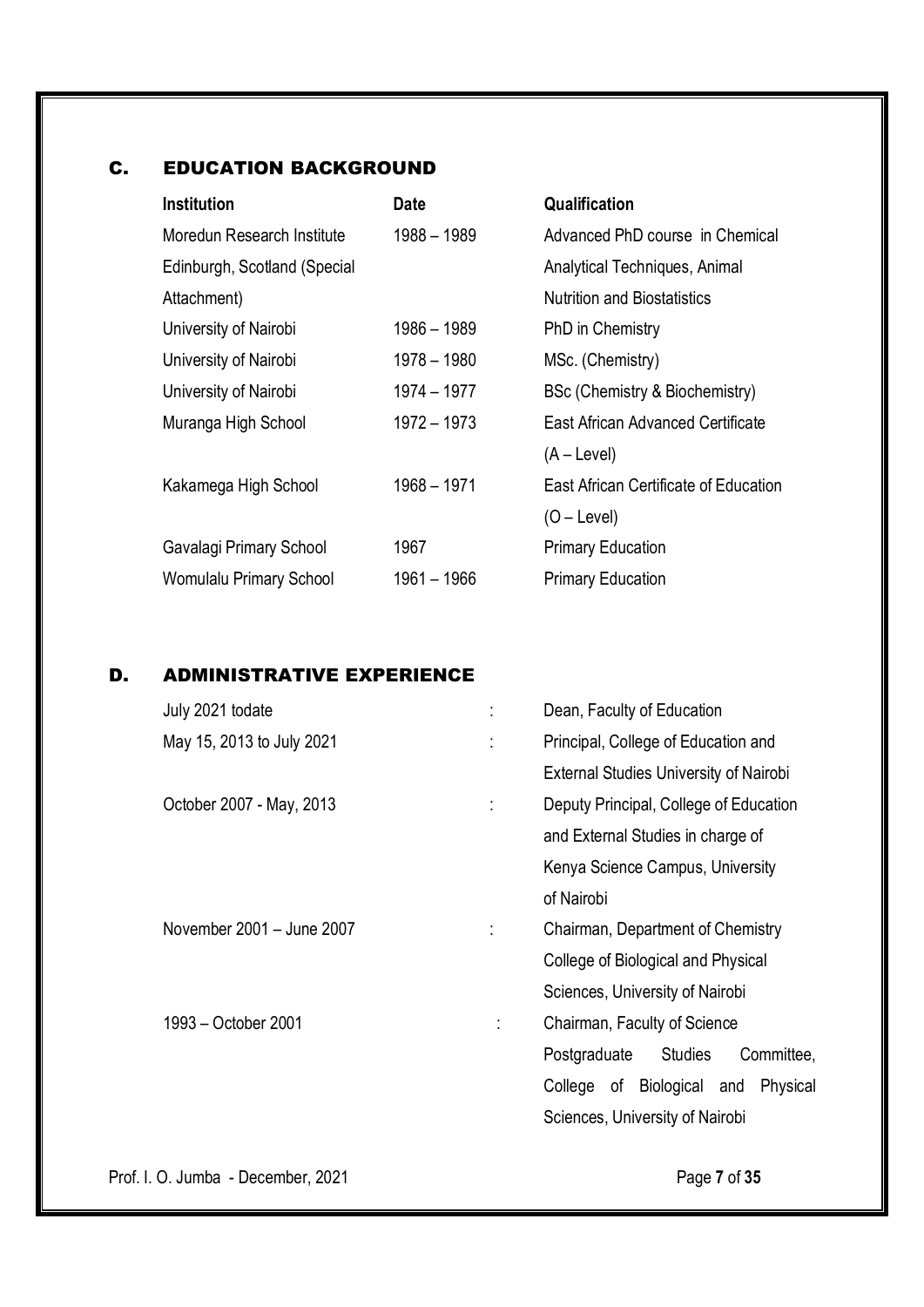# E. CAREER PROGRESSION

| December, 2006 to date        |   | Professor of Inorganic/Analytical<br>Chemistry, Department of Chemistry,<br>University of Nairobi.                         |
|-------------------------------|---|----------------------------------------------------------------------------------------------------------------------------|
| August 1998 - December 2006   | ÷ | Associate Professor, Department of<br>Chemistry, University of Nairobi.                                                    |
| November 1993 to July, 1998   | ÷ | Senior Lecturer, Department of<br>Chemistry, University of Nairobi.                                                        |
| April, 1987 to October, 1993  | ÷ | Lecturer, Department of Chemistry.                                                                                         |
| September 1985 to March, 1987 |   | <b>Tutorial Fellow, Department of Chemistry</b><br>University of Nairobi.                                                  |
| June, 1985 to August, 1985    |   | Senior Research Officer and Head of<br>Biochemistry<br>Section,<br>National<br>Agricultural Laboratories, KARI, Nairobi.   |
| July 1977 to May 1985         |   | Research Officer and Head<br>Chemist, Animal Research Division,<br>National Agricultural Research<br>Station Kitale (KARI) |
| November, 1971 to May, 1972   | ÷ | Trainee Technician Kenya Power and<br>Lighting Co., Training School, Ruaraka,<br>Nairobi.                                  |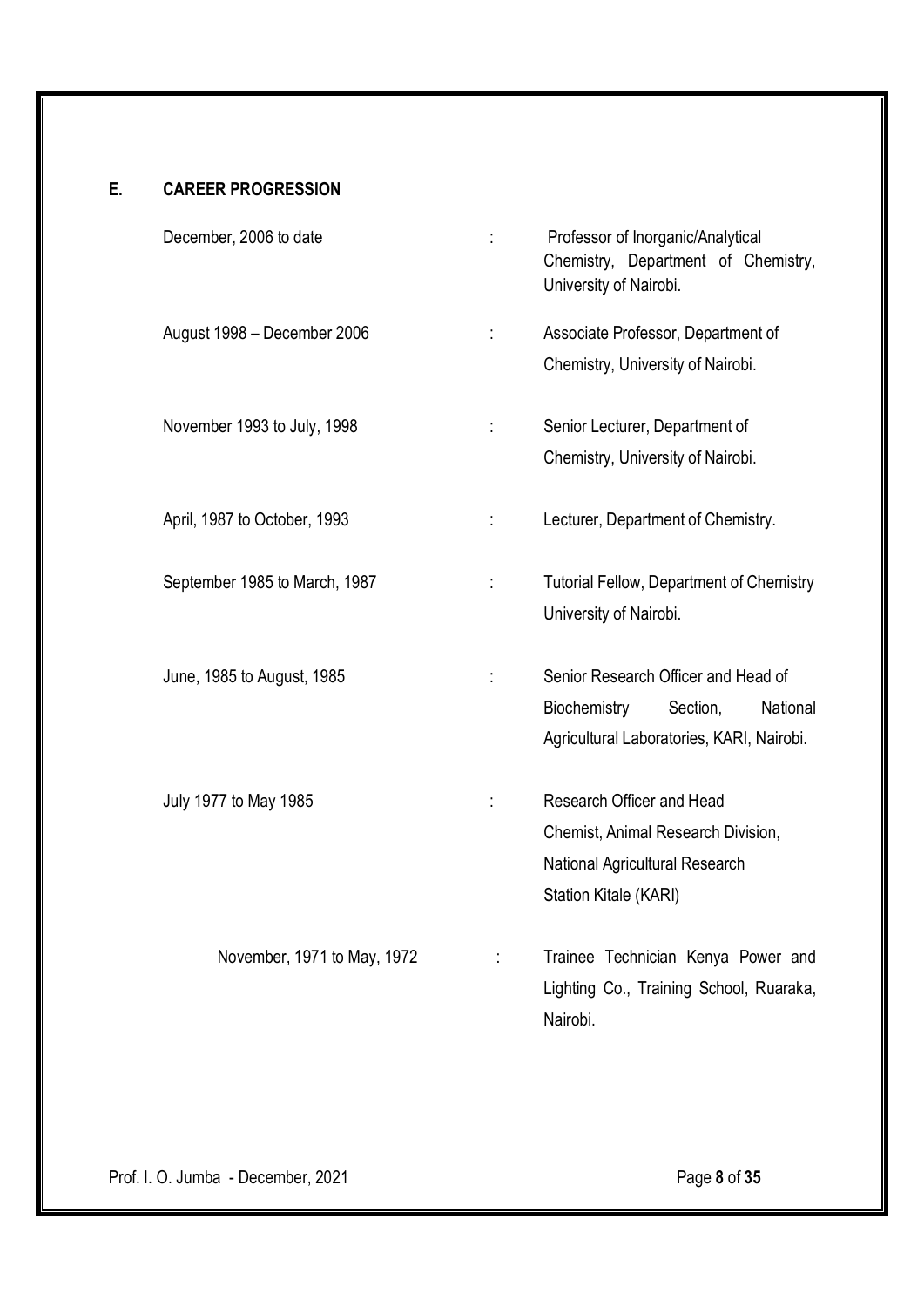# F. WORK EXPERIENCE AND ACHIEVEMENTS

# I. Dean, Faculty of Education

### Major Objectives

- 1. To manage the Faculty resources and facilities optimally.
- 2. To manage all academic programmes in the Faculty.
- 3. To produce quality graduates
- 4. To promote academic scholarships

### Duties and Responsibilities

- 1. Provide academic and administrative leadership at the Faculty.
- 2. Propel the Faculty in matters of performance and programme delivery.
- 3. Chair Faculty Academic and Faculty Management Committee meetings.
- 4. Perform any other duties as may be assigned by the Vice Chancellor.

### Achievements:

- 1. Successfully managing academic programmes
- 2. Providing administrative leadership in the Faculty

# 2. Principal, College of Education and External Studies. (May 15<sup>th</sup> 2013 to June 2021)

### Major Objectives:

- 1. To effectively manage of the College resources and facilities
- 2. To produce high quality graduates
- 3. To improve University ranking both nationally and internationally
- 4. To enhance quality of academic programmes to match industry needs
- 5. To intensify enrolment for University education at all campuses and Extra-Mural Centres.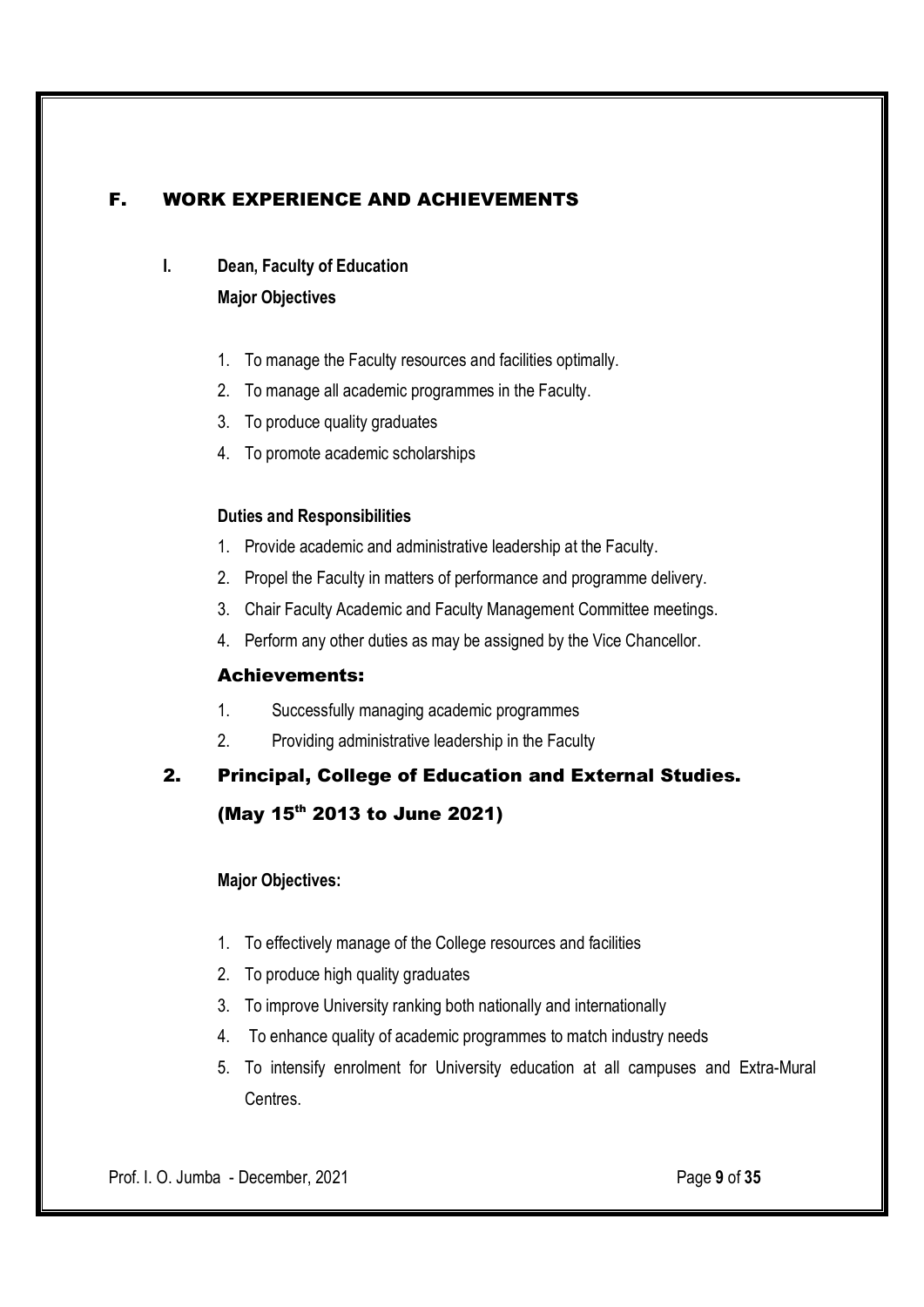### Duties and Responsibilities*:*

- 1. Provision of leadership and promotion of efficient management of the College.
- 2. Continue to propel the College in matters of performance contracting as had been done since 2007/2008.
- 3. Membership of every management at the College.
- 4. Optimal management of College resources.
- 5. Exploit available opportunities to make the College grow in training and services.
- 6. Chair Appointment Committees for Grades I-IV, A-F, and Academic Staff upto Graduate Assistant, Tutorial Fellows and Assistant Lecturer.
- 7. Perform any other duties assigned or delegated by the Vice Chancellor (Statute I.II).

### Achievements:

- 1. Managed the College optimally and provided administrative leadership that has ensured continuity in operations, teaching and learning between May 15<sup>th</sup>, 2013 and June 2021.
- 2. Effectively managed the College Performance Contract to achieve Position 1 overall among the six Colleges of the University between 2007/2008 and 2013/2014 with "Excellent" score and Position 3 in 2019/2020.
- 3. Fast-tracked the construction of School of Education Car Park at Kikuyu Campus in 2015.
- 4. Facilitated construction of 400 capacity Cafeteria at Library Hill Complex Kikuyu Campus.
- 5. Maintained enhancing revenue generation by the College, rising from Kshs.538M in 2007/2008 to a peak of Kshs.1.013B in 2014/2015.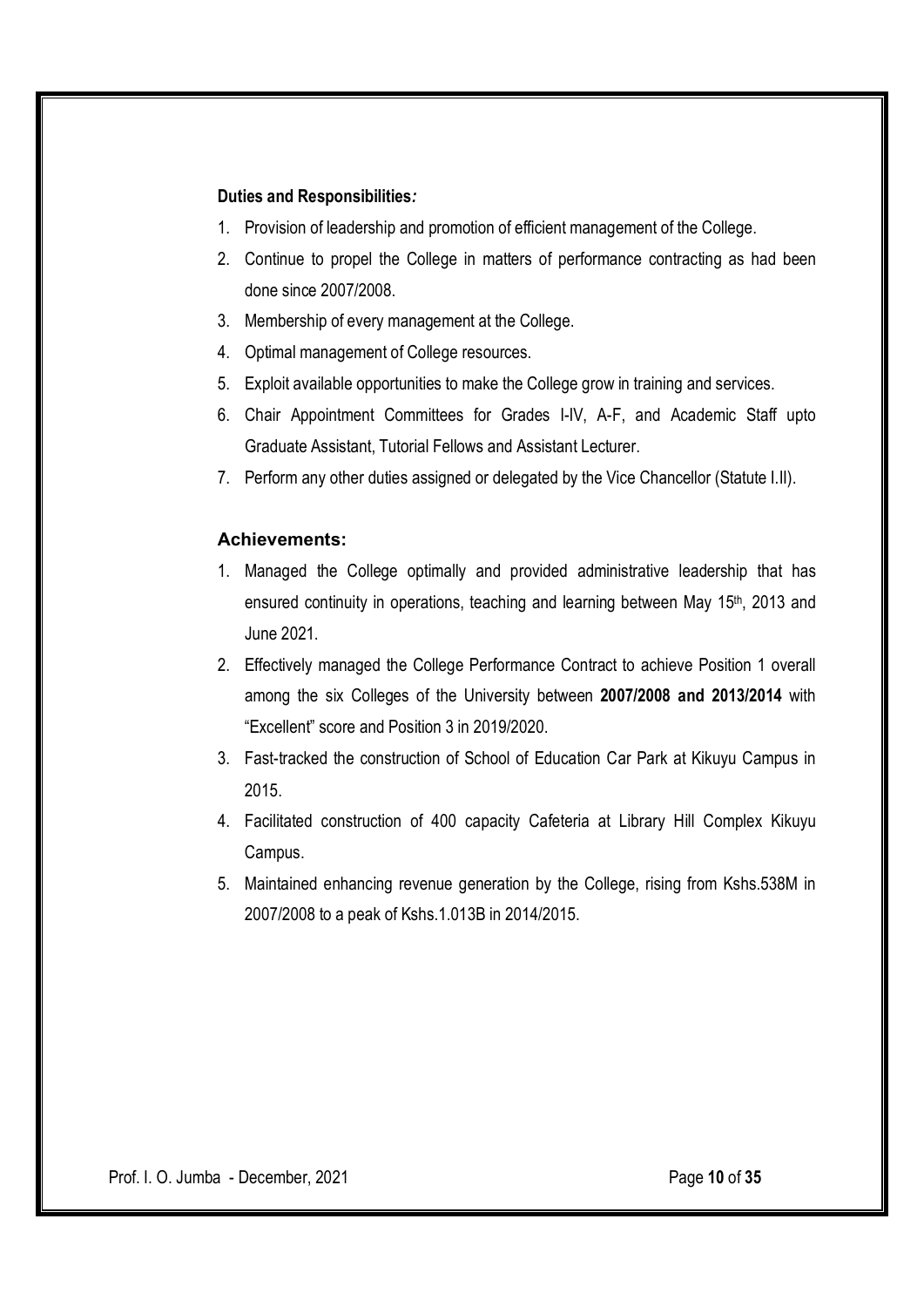- 6. Successfully hosted 11 International Conferences and two workshop. These are:
	- 1) Emerging Role of Victimology and Victim Assistance Services in Changing Times. 4<sup>th</sup> Annual International Conference on Research and Innovation in Education. 22 – 23 November 2021
	- 2) Collaborative and Problem Solving based Teacher Education in the 21<sup>st</sup> Century. 3rd Annual International Conference on Research and Innovation in Education. 14 – 15 October 2020
	- 3) Re-thinking Teacher Education and Management in the 21st Century and Beyond. 2nd Annual International Conference on Research and Innovation in Education. 23 – 24 October 2019.

#### 4) Education Reforms – Towards Sustainable Development.

1st International Research Conference in Education. 24 – 26 October 2018.

- 5) International Conference on Value Creating Education for Sustainable Development – Chiromo Campus University of Nairobi, 2017.
- 6) International Conference on Value Creating Education for Sustainable Development In collaboration with Soki University, Japan Kenya Science Campus, 2016.
- 7) The Nairobi Symposium: Maximizing Impact of Women, Peace and Security Policies in Africa. Jointly sponsored by The Institute for Inclusive Security and University of Nairobi. July 22 – 25, 2014. Growne Plaza Hotel, Nairobi
- 8) Distance Education and Teacher Education in Africa (DETA 2013) hosted at Kenya Science Campus in collaboration with University of Pretoria: July  $29<sup>th</sup>$  – 1<sup>st</sup> August, 2013. Participants were drawn from 37 countries around the world.
- 9) Pan-African Reading for All Conference hosted at Kenya Science Campus from August  $12<sup>th</sup> -16<sup>th</sup> 2013$ . Under sponsorship of the Canadian Organization for Development through Education (CODE).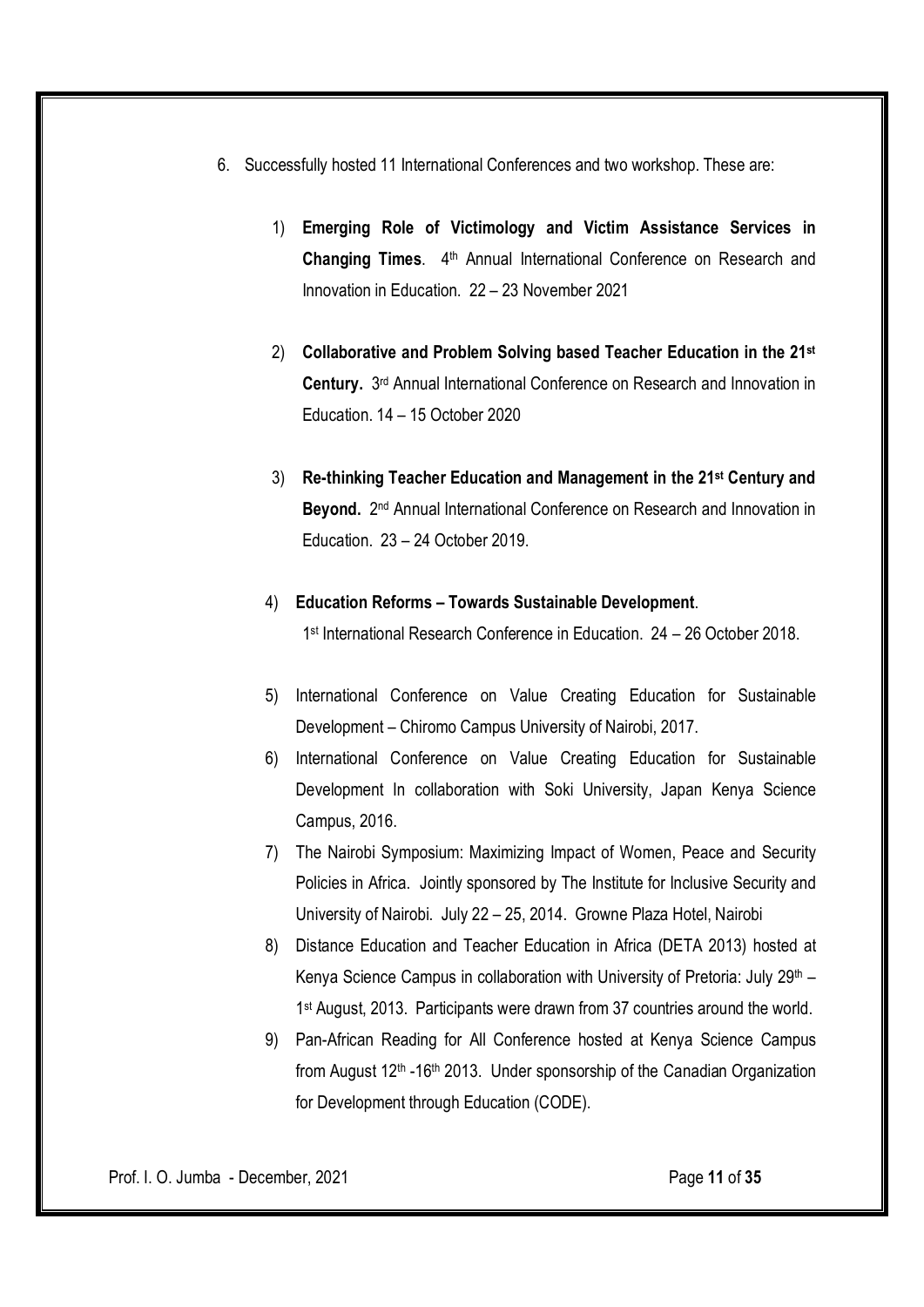- 10) Association of Commonwealth Universities Conference and Centenary celebrations held at Taifa Hall and Mount Kenya Safari Club, 26th – 30th September, 2013.
- 11) Africa for Research in Comparative Education Conference (AFRICE) held at Kenya Science Campus in June 2015.
- 7. Launched the University of Nairobi Alumni Association Education Chapter in 2015.
- 8. Refurbished the entrance to the College headquarters to enhance visibility.
- 9. Facilitated the public launched 8 Flagship Programmes to support the realization of the Kenya Vision 2030
	- 1) Master of Education in Educational Foundations with specialization in History of Education, Sociology of Education, Philosophy of Education and Comparative and Contemporary Issues in Education
	- 2) Master of Education in Educational Administration and Planning with specialization in: Economics of Education, Educational Planning, Educational Administration, Education in Emergencies, Curriculum Studies and Corporate Governance.
	- 3) Master in Distance Education
	- 4) Master of Arts in Peace Education
	- 5) Master of Arts in Project Planning and Management
	- 6) Bachelor of Education in ICT at Kenya Science.
	- 7) Master of Education in Physical Education and Sport.
	- 8) Master of Arts in Religious Studies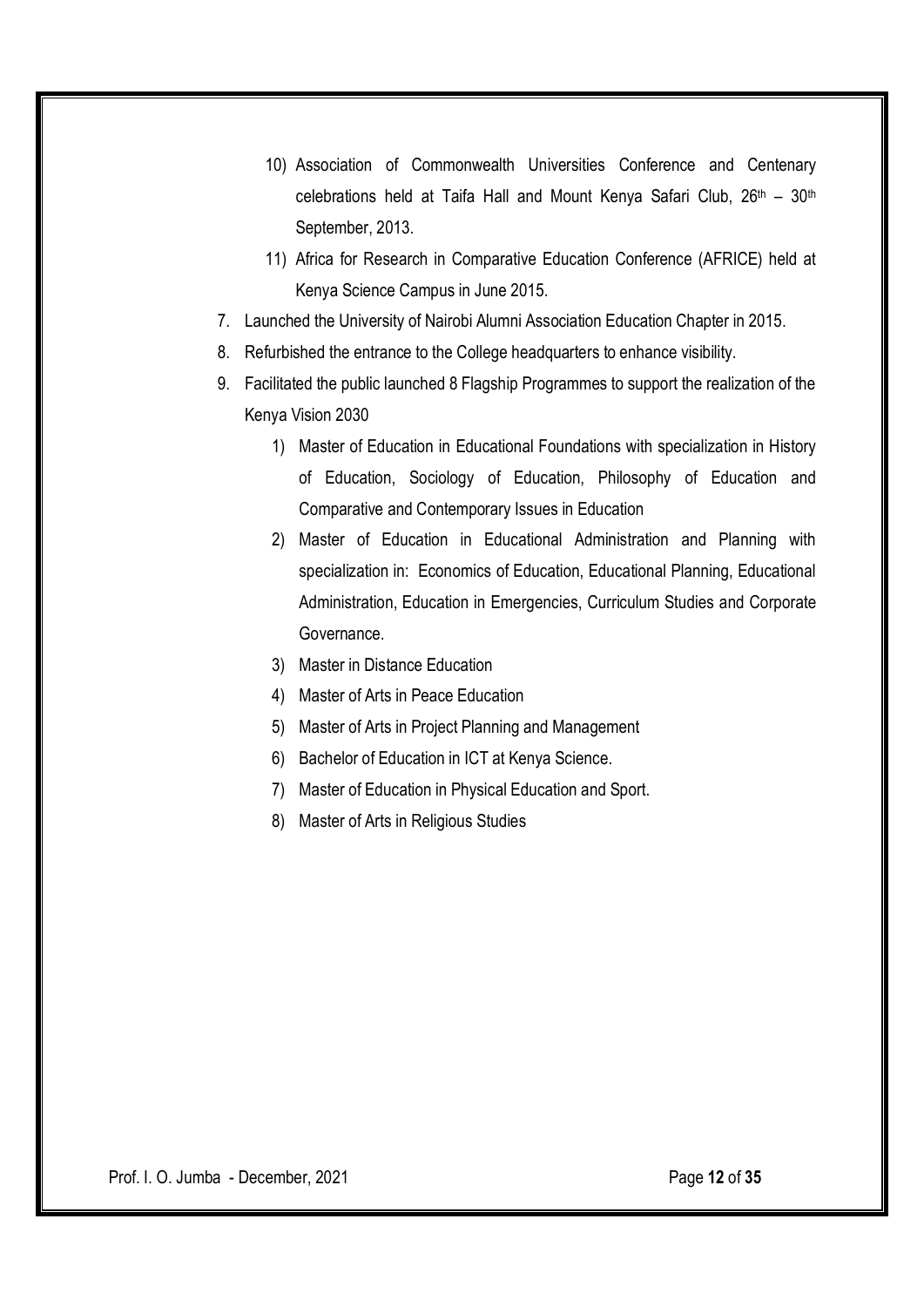# II. Deputy Principal, College of Education and External Studies, (October  $3<sup>rd</sup>$ , 2007 – May 15<sup>th</sup>, 2013) Major Objectives:

- 1. To transform the acquired Kenya Science Teachers College (KSTC) into a University of Nairobi Campus status.
- 2. To phase out the existing Diploma in education programme and introduce degree courses.
- 3. To effect smooth transition and integrate hired KSTC staff into University Service.
- 4. To manage the Campus effectively

### Duties and Responsibilities:

- 1. Administrative and Academic Head of the Kenya Science Campus.
- 2. Ensure effective transition and create an appropriate teaching and learning environment commensurate with University of Nairobi standards.
- 3. Launch Bachelor of Education (Science) and other programmes at the Campus
- 4. Manage campus resources optimally.
- 5. Play a leading role in Strategic Planning and Performance Contract of the College.
- 6. Coordinate improvements, maintenance and repair of existing physical facilities at Kenya Science Campus.
- 7. Successfully manage the phasing out of the Diploma programme of the Ministry of Education.
- 8. Chair Performance Contract Meetings at the College on behalf of the Principal.
- 9. Carry out any other duties as may be assigned by the Principal or Vice Chancellor.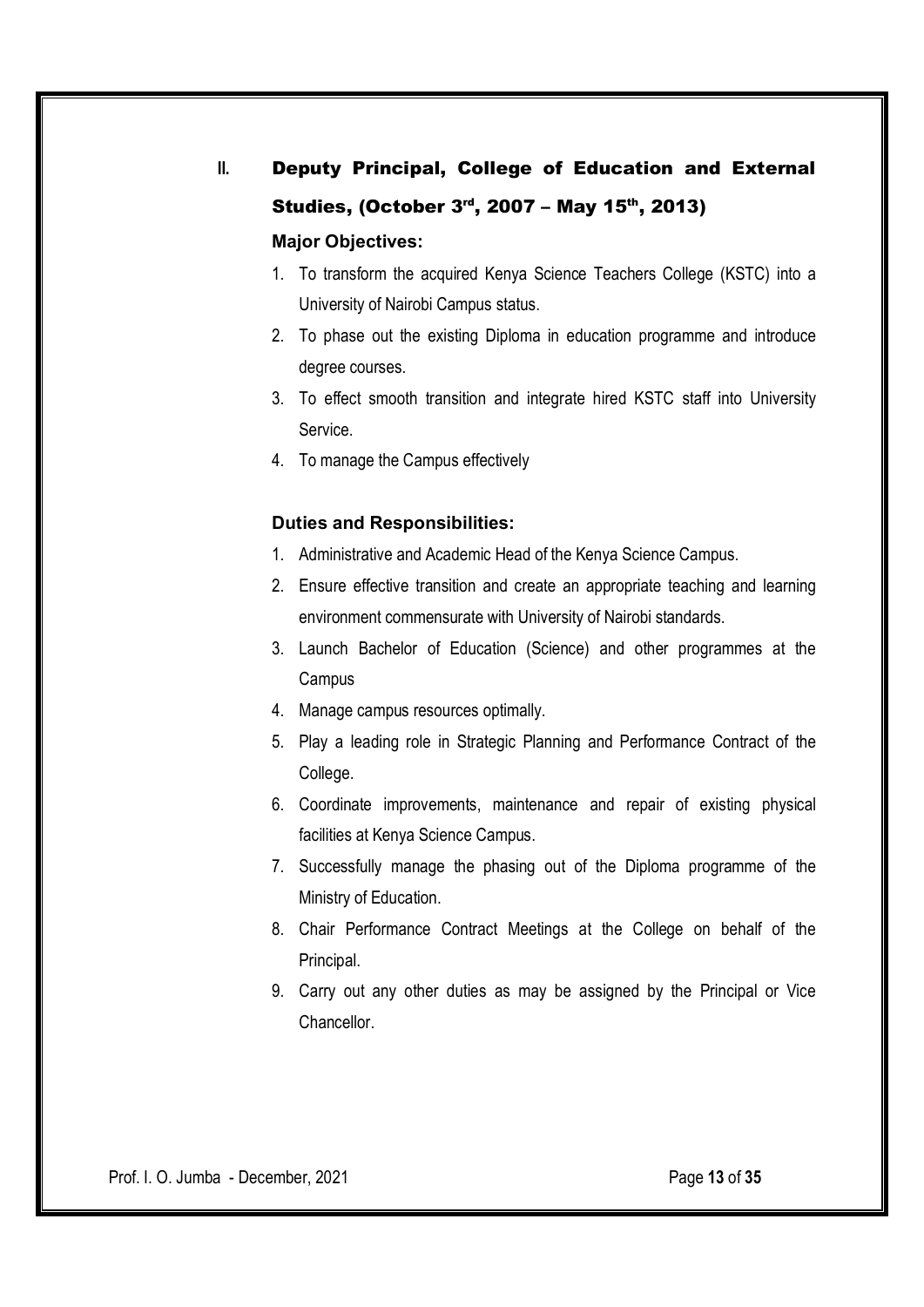### Achievements:

- 1. Became a team player in the College Management Board.
- 2. Managed the Campus resources optimally.
- 3. Developed a plan to grow and refurbish the Campus in an effort to increase student enrolment and fees collection.
- 4. Successfully managed the transition and transformation of Kenya Science Teachers College (as the Ministry of Education institution) to University of Nairobi Campus status.
- 5. As a result of Achievement No. 3 above, contributed to revenue growth from Kshs.538 Million in 2007/2008 to 988.5 Million in 2013/2014, translating to 84% growth.
- 6. Successfully launched B.Ed Science and B.Ed ICT programmes at Kenya Science Campus to full cycle with student population of just over 1000.
- 7. Successfully phased out the Ministry of Education Diploma Teacher Training programme. Teaching Practice supervision was successfully undertaken.
- 8. Successfully held three graduation ceremonies for the Diploma students at Kenya Science on behalf of the Ministry of Education in 2007, 2008 and 2009.
- 9. Developed a customized 2007 -2012 Campus Strategic Plan whose targets were met within the period.
- 10. Provided technical input and support during the construction and equipping of the new Science Laboratories and Lecture theatre.
- 11. Improved environmental management at Kenya Science that has an atmosphere conducive to learning and working.
- 12. Facilitated the overhaul improvement of ICT facilities including installation of both WAN and LAN, at Kenya Science Campus.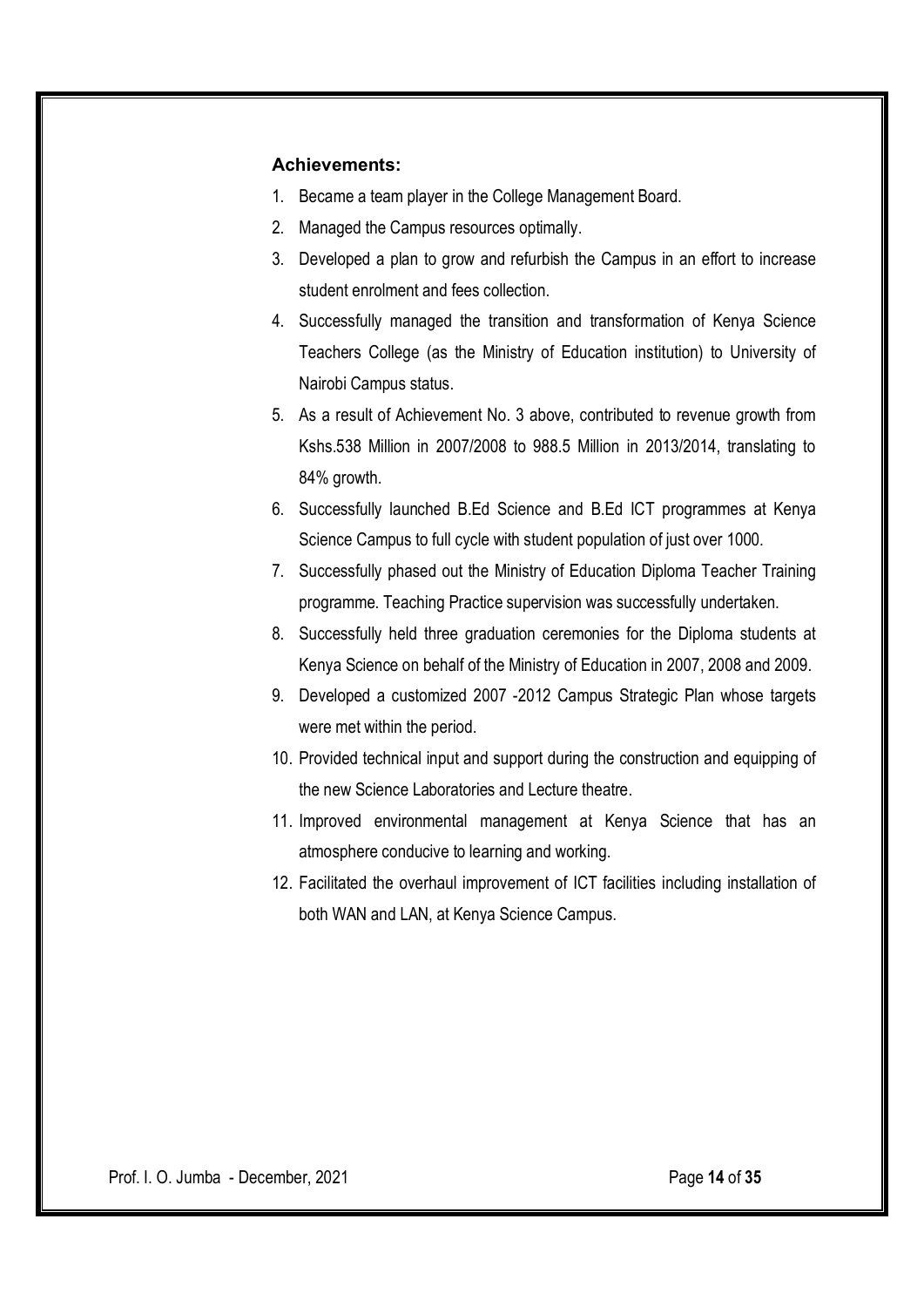# III. Associate Dean, Science, Kenya Science Campus (August – October, 2007)

### Objectives*:*

- 1. To prepare for the 1st intake and launch of Bachelor of Education Science Programme at Kenya Science.
- 2. To make provisions for launch of other programmes at Kenya Science Campus.
- 3. Make preparations for the Teaching Practice and Graduation Ceremony of the Diploma students of the Ministry of Education.
- 4. Wind up the Diploma programme of the Ministry of Education.
- 5. Plan for introduction of any other STEM programmes at Kenya Science Campus.

### Achievements:

- 1. Successfully launched the B.Ed Science Programme with the 1st admission of 186 students on October 15th, 2007.
- 2. Successfully launched the B.Ed ICT Programme in October, 2012.
- 3. Successfully wound up the Diploma programme of the Ministry of Education in 2009.

# IV. Chairman, Department of Chemistry - (2001-2007)

### Responsibilities:

- 1. Administrative and academic Head of the Department, responsible for day to day operations
- 2. Preparation of Departmental Strategic Plan and Annual Budget.
- 3. Make recommendations to the College Management Board regarding teaching, examinations, and syllabus.
- 4. Member of the University of Nairobi Senate.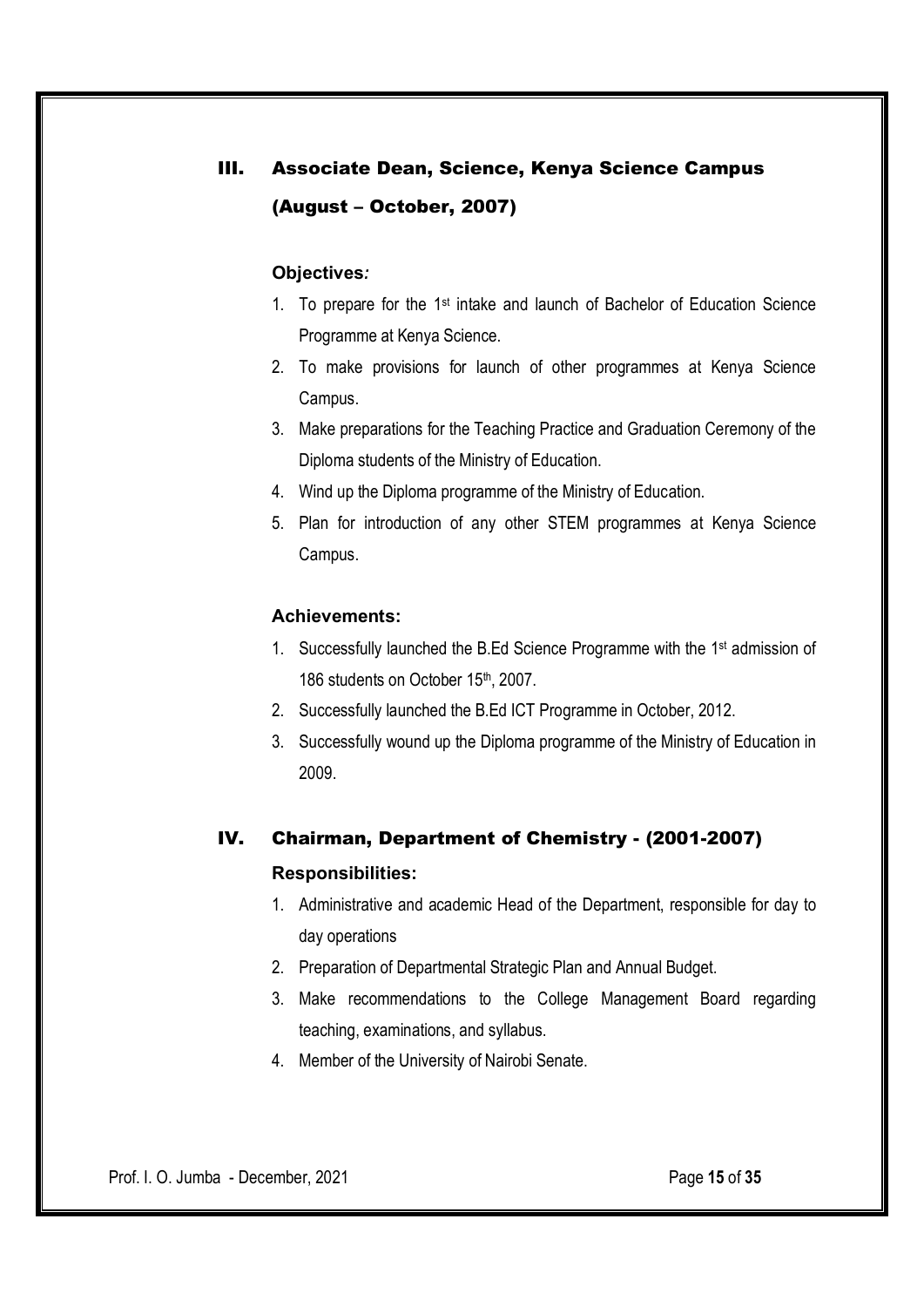### Achievements:

- 1. Equipped the Laboratories with new instruments and apparatus for practicals.
- 2. Renovated and completely refurbished the Department to ISO standards.
- 3. Refurbished and equipped the fume extraction chambers, and improved water supply to the Science Laboratories.
- 4. Increased student enrolment in the department from 1,200 in 2002 to over 2,000 in 2006.
- 5. Organized several stakeholders' workshops to on relevance of programmes offered and subsequent review of curricula in 2006.
- 6. Organized and hosted the 1st Regional Conference on Trace Element Research in Africa, in collaboration with Trace Element Institute for UNESCO, Silver Springs Hotel, Nairobi December 2002.
- 7. Facilitated a number of MOUs hosted in the Department between: UNEP GEF Chemicals Branch for Accreditation of the Pesticides Laboratory and Nairobi River Pollution Monitoring, and International Union for Conservation of Nature and Natural Resources – World Conservation Union for Survey and analysis of Nairobi River Pollutants. These MOUs brought in a total of over 300,000 USD in 2006.

# V. Research Officer, Civil Service (Ministry of Agriculture and Livestock Development)

#### Duties:

Head of the Chemistry and Biochemistry laboratories at the National Agricultural Research Centre Kitale and National Agricultural Laboratories Nairobi.

- 12) Manage resources effectively.
- 13) Coordinate the analytical laboratory services to ensure effective support to all researchers.
- 14) Carry out research on animal feeds and forage chemistry.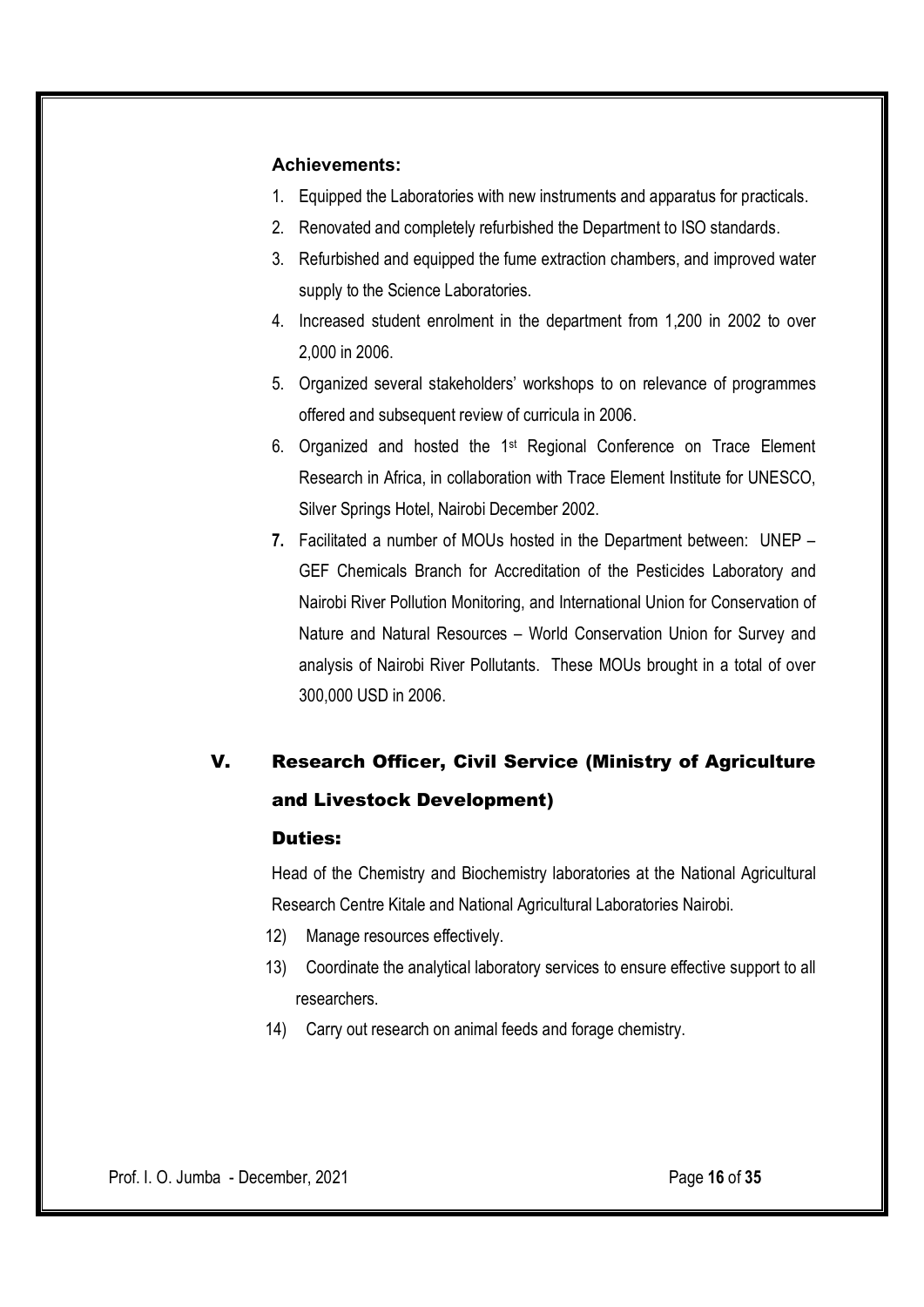### Achievements:

- 1. Coordinated services effectively to all sections and departments in the base stations.
- 2. Conducted research on tropical soil plant interactions in relation to mineral imbalances in grazing livestock in Western Kenya).
- 3. Conducted research on pasture and forage chemistry that later led to publication of several articles in peer reviewed journals.

## F. SCHOLARSHIPS AND RESEARCH FUNDS AWARDED

- 1. Government of Kenya scholarship to pursue M.Sc studies at the University of Nairobi (1978 to 1980).
- 2. DAAD scholarship to pursue Ph.D. Studies at University of Nairobi (1986 to 1989).
- 3. British Council scholarship (September, 1988 to December 1989) to pursue a special training in animal nutrition and chemical analytical techniques (Moredun Research Institute) and Biostatistics (Kings Buildings, University of Edinburg). Practical and theory courses were based at the following institutions:
	- (a) Base station: Moredun Veterinary Research Institute, Edinburg, Scotland. Activity: Animal experiments, serology and fluorometric analysis.
	- (b) Scottish Agricultural Statistics Service, Kings Buildings, Edinburgh Scotland. Activity: Biostatistics.
	- (c) West Scotland College of Agriculture, Edinburgh, Scotland. Activity: Graphite Furnace Atomic Absorption Spectrometric analysis techniques.
	- (d) Edinburgh Research Station of MacCaulay Land Use Research Institute, Scotland. Activity: X-ray fluorescence analysis and soil chemistry.
- 4. Agricultural Research Fund (USD 37500) through Kenya Agricultural Research Institute for the project: The Identification, Distribution and Impact of Mineral Imbalances in Grazing Livestock in Western Kenya, (2002).
- 5. Princeton University USA (Chromatographic equipment worth USD 10,000) for collaborative research: Worker exposure and occupational health risks associated with organic compounds utilized in the paint manufacturing industry in Kenya (2001).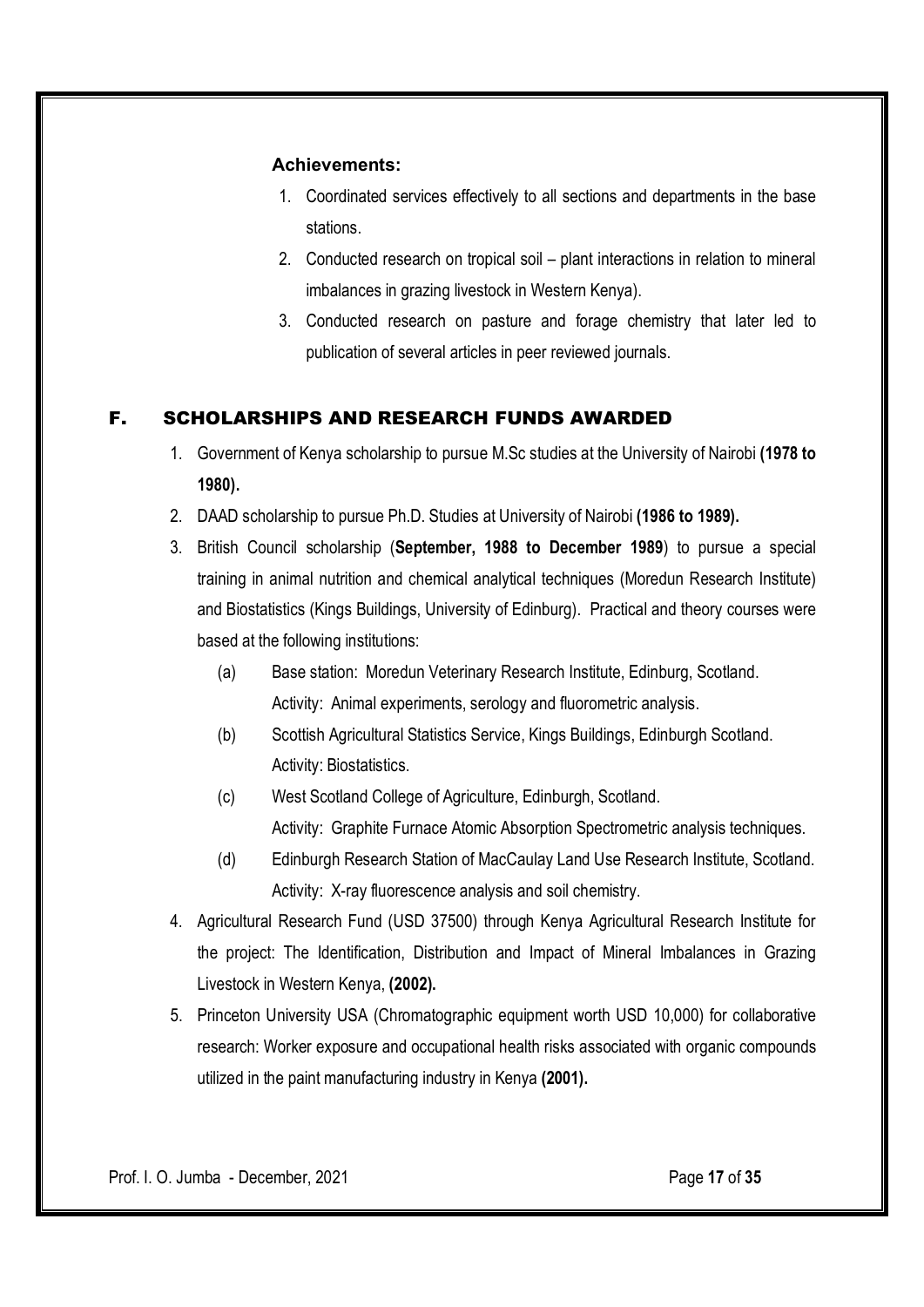- 6. Kenya Wildlife Service Nairobi (USD 10,000) for research on animal health in the Lake Nakuru National Park ecosystem (2006).
- 7. Ministry of Transport and Communications through University of Nairobi Enterprises and Services (UNES) Ltd (Kshs.54 Million) for Environmental Impact assessment of pollution along the Northern Corridor. The Northern Corridor Road Transport Improvement Project/the UNES Task Team (2004). Specific Assignment: Determination of baseline levels of Sulphur Dioxide emissions from vehicular traffic along the Northern Corridor (Mombasa-Nairobi-Nakuru-Kisumu-Busia Route).
- 8. Ministry of Environment and Natural Resources Kenya POPS Office through UNES Ltd (Kshs. 38 Million) for project on: Kenya National Inventory of Persistent Organic Pollutants (POPS) under the Stockholm Convention. GEF/UNEP/GOK Project: Enabling Activities for the Development of a National Implementation Plan for the Stockholm Convention on Persistent Organic Pollutants. The UNES Task Team. (2003/2006). Specific Assignment: Identification of Pentachloro dibenzo dioxins (PCDD) and Polychloro dibenzo furans (PCDF) in Kenya.
- 9. Deans Committee Grant, University of Nairobi (Kshs.240,000.00) for research on: Identification of mineral imbalances in soils, forages and blood serum as constraints to cattle production in the Mt. Elgon region of Western Kenya.

### G. CERTIFICATE OF MERIT AWARDS

- 1. Kenya Agricultural Research Institute (KARI): The World Bank Agricultural Research Fund END-OF-PROJECT Evaluation. Awarded Certificate of Merit for winning. SECOND OVERALL AWARD In recognition of outstanding Project Report on: "THE IDENTIFICATION, DISTRIBUTION AND IMPACT OF MINERAL IMBALANCES IN GRAZING LIVESTOCK". Presented at the KARI Annual Conference KARI HEADQUARTERS, NAIROBI 2<sup>nd - 4th</sup> December, 2003
- 2. University of Nairobi College of Biological and Physical Sciences. Awarded Certificate of Recognition for outstanding work performance in the category of "Best Department in Maintaining a Clean Environment – Department of Chemistry" for the Year 2006.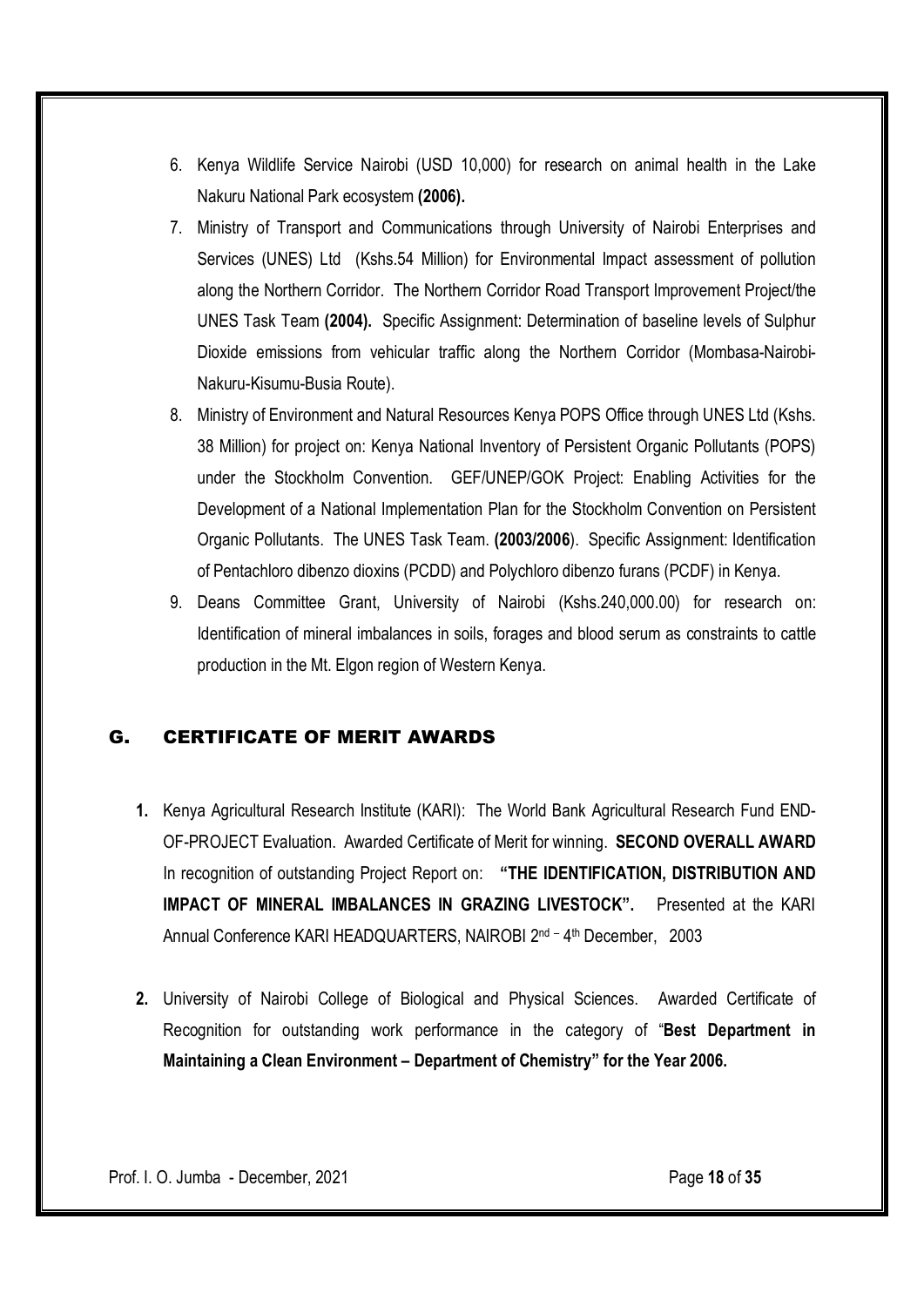3. United Nations Industrial Development Organization (UNIDO) & Ministry of Industry Republic of Indonesia. Awarded Commendation Certificate for presentation of the Kenya Country Report on: "THE STATUS OF EFFLUENT TREATMENT AND SAFE WASTE DISPOSAL OF TOXIC AND OBSOLETE PESTICIDES UNDER THE STOCKHOLM CONVENTION." UNIDO-RENCAP WORKSHOP, Bogor, INDONESIA, 18 – 20 December 2006

### H. GOOGLE SCHOLAR PLATFORM/RANKING

Google Scholar is a web-search engine research tool that indexes scholarly literature and academic resources across many disciplines and data bases. Google Scholar indexes individual academic papers from journal articles and conference papers, theses and dissertations, academic books, pre-prints, abstracts, technical reports and other scholarly literature from all broad areas of research.

The University of Nairobi has been using the Google Scholar Platform since 2015 to profile research portfolio of all academic members of staff. This has improved the University's position in the World Webometrics Ranking system which is based on four parameters: Presence, Impact, Excellence and Transparency. The Transparency parameter accounts for the number of citations in the top Google Scholar research profiles. In January 2019, the University of Nairobi was ranked among the top 5% universities globally in terms of Transparency, and continues to hold Position 1 in Kenya.

The citations are determined by the metric indices, the H-Index and the i-10 index. The h-index measures both productivity and citation impact of a scholar's publications, thus it is a count of the author's largest number of papers(h) that have as many citations. The i-10 index refers to the number of papers with 10 or more citations. This means the most highly cited articles contribute to the Google Scholar rating. These are the articles published in the high impact journals.

The College has 120 academic members of staff. To keep pace with global citations of their research profiles, the College has created accounts for ALL the staff, and conducts regular Google updates to ensure the accounts are current, active and visible to students and other researchers worldwide.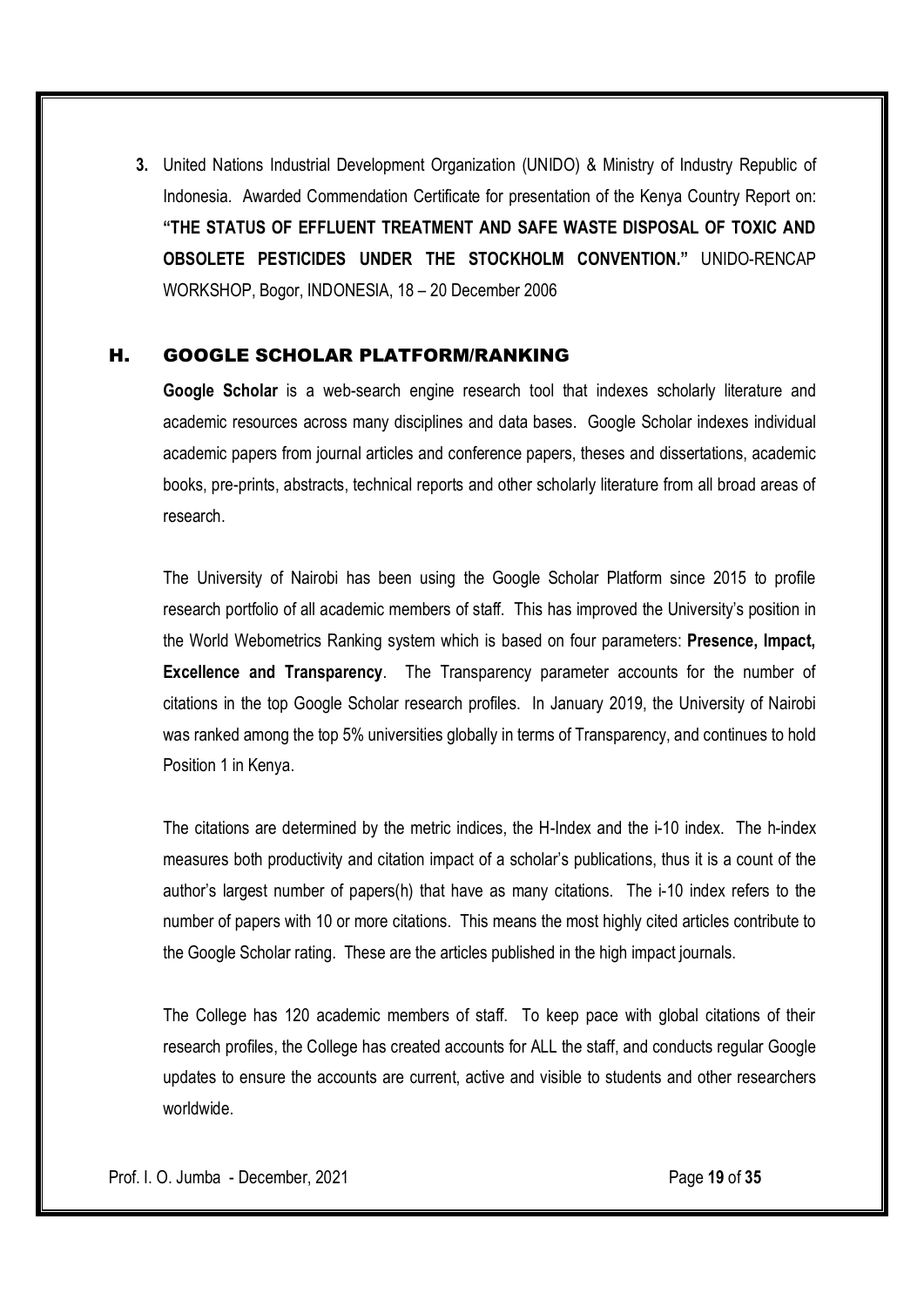By December 2021, Prof. Jumba's research publications had attracted 618 global citations, with H-Index of 13 and i10-index of 18.

### I. CURRENT RESEARCH INTERESTS

Current research interests include chemical and environmental pollution; occupational toxicology; mineral metabolic profile testing in grazing animals; pesticide degradation profiles in soils, sediments and water; nutrient flux measurements in marine environments and terrestrial ecosystems; and animal health research..

### J. COLLABORATIVE RESEARCH PROJECTS UNDERTAKEN

- 1. Kenya Wildlife Service, Nairobi. Nutritional factors affecting animal health in Kenya's National Game Reserves. Contact: Dr. Richard Kock, KWS Box 40241 Nairobi. 2006.
- 2. Stockholm Environmental Institute, Sweden. Development of Sensitivity Maps on the effects of acidic deposition on local ecosystems. 2001.
- 3. Princeton University, USA. Assessment of volatile organic pollutants in the Paint manufacturing industry in Kenya. 2002.
- 4. Max Plank Institute for Chemistry, Mainz Germany. Impacts of biomass burning in relation to atmospheric pollution in Kenya. 1997 – 2000.
- 5. Trace Element Institute for UNESCO. Trace Element research in East and Central African region. Kenya Satellite Centre. 2004.
- 6. Ministry of Transport and Communications and University of Nairobi Enterprises and Services (UNES) Ltd: Environmental Impact Assessment of Aerial Pollution along the Northern Corridor. 2003 – 2006.
- 6. UNES Ltd and Ministry of Environment and Natural Resources. Establishment of Kenyan Inventory on persistent organic pollutants (POPs) with special reference to Unintentional POPs – Polychlorodibenzo Dioxins and Polychlorodibenzo Furans. 2006.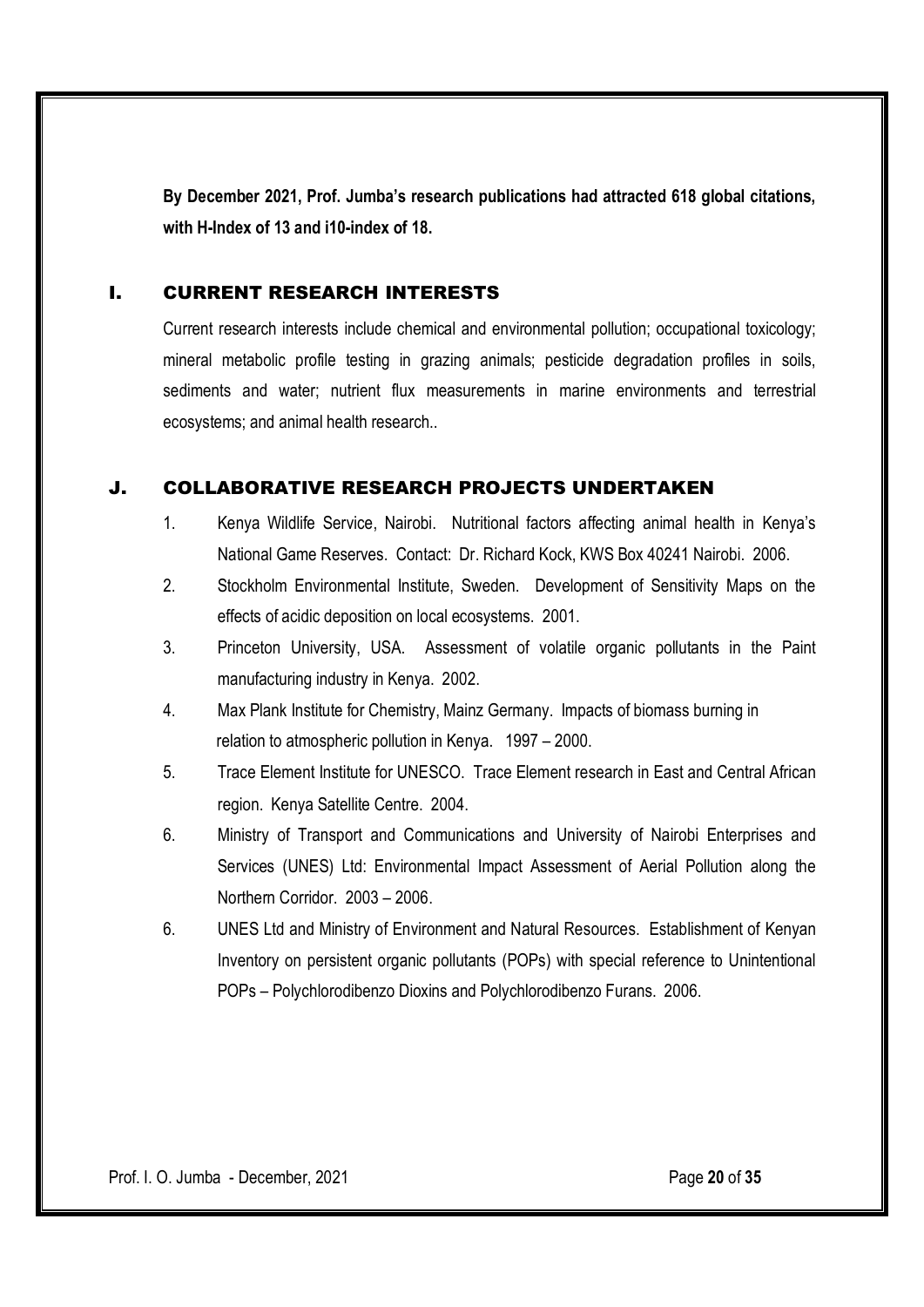### K. SOME SELECTED CONFERENCES AND WORKSHOPS ATTENDED

- 1. 4<sup>th</sup> Annual Forensic Victimology and Victim Support **Conference "Emerging role of** victimology and victim assistance services in changing times" 22 – 23 November 2021, University of Nairobi, Kenya.
- 2. 3<sup>rd</sup> Annual Internal Conference on Research and Innovation in Education. "Collaborative and problem-solving based teacher education in the 21st Century" 14 – 15 October 2020, University of Nairobi, Kenya.
- 3. 2<sup>nd</sup> Annual International Conference on Research and Innovation in Education "Rethinking teacher education and management in the 21st Century and beyond" 23 – 24 October 2019, University of Nairobi, Kikuyu Campus.
- 4. 1st Annual International Conference on Research and Innovation in Education "Education Reforms: Education Reforms – Towards achieving Sustainable Development" 24 – 26 October 2018, University of Nairobi, Kikuyu Campus.
- 5. International Conference on Value Creating Education for Sustainable Development Chiromo Campus University of Nairobi. 2017.
- 6. International Conference on Value Creating Education for Sustainable Development. In collaboration with Soki University, Japan 2016. Kenya Science Campus.
- 7. Africa for Research in Comparative Education (AFRICE) Conference at Kenya science Campus, June 2015,
- 8. The Nairobi Symposium: Maximizing Impact of Women, Peace and Security Policies in Africa. The Institute for Inclusive Security/University of Nairobi. July 22-25, 2014. Crowne Plaza Hotel, Nairobi.
- 9. Distance Education and Teacher Education in Africa (DETA). July  $29^{th}$  August  $2^{nd}$ , 2013, Kenya Science Campus. Theme: "The need for Access, equity, sustainability, quality and relevance within the context of globalization". www.deta.up.ac.za.
- 10. The 8<sup>th</sup> Pan-African Reading for All (PARFA) Conference 12<sup>th</sup> 16<sup>th</sup> August, 2013, Kenya Science Campus. Theme: "Literacy for All: Leading the way to Literacy excellence".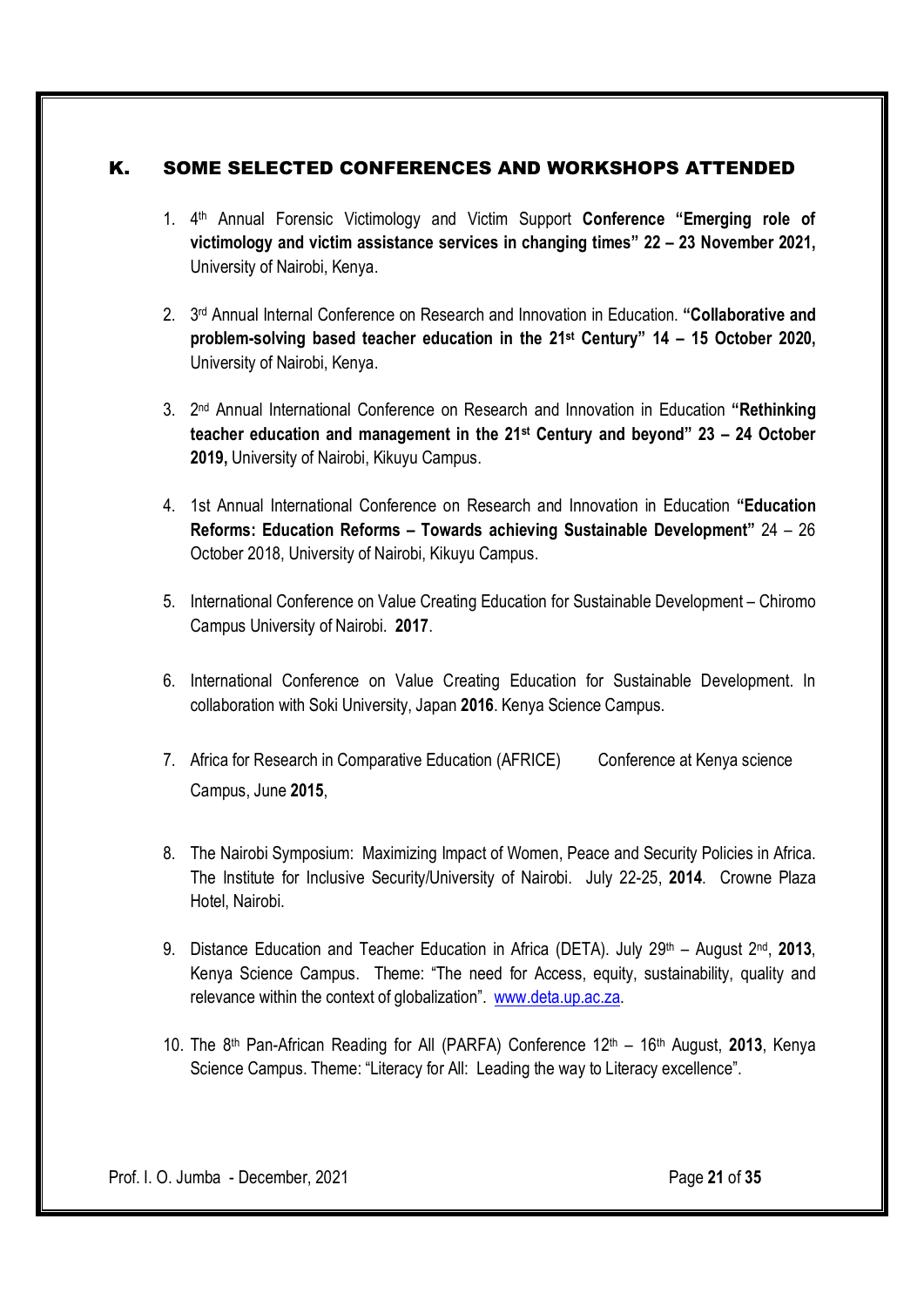- 11. Association of Commonwealth Universities Conference and Celebrations, Taifa Hall, University of Nairobi. Theme: Beyond 2015: Gender Milestones in Education in Developing Countries 26 – 30 September 2013.
- 12. Peace Education International Workshop A joint collaboration between University of Nairobi and University of Coventry, 27<sup>th</sup> August, 2013 - Silver Springs Hotel, Nairobi. Theme: "Community Tensions, Dialogue and Peace Building in Kenya and East African region, including Somalia".
- 13. Effluent treatment and safe waste disposal of toxic and obsolete pesticides. UNIDO/RENPAP/Ministry of Industry Indonesia. Bogor, Indonesia 18-20 September, 2006. Paper presented: The Status of Effluent Treatment and Safe Waste Disposal of Toxic and Obsolete Pesticides under the Stockholm Conventions. Kenya Country Report.
- 14. The 11th World Lakes Conference, October 31 November 4, 2005, Grand Regency Hotel, Nairobi.
- 15. The Agricultural Research Fund Annual Conference, KARI Headquarters Nairobi 3rd 4<sup>th</sup> December, 2003.
- 16. The International Society for Trace Element Research in Humans (ISTERH): Paper presented: Prospects of Heavy Metal Poisoning in Wild herbivores in Lake Nakuru National Park, Kenya. Book of Abstracts, 338 – 339, 8 – 11 September 2002. Quebec, Canada.
- 17. National workshop on Science and Technology Parks Development for sustainable industrial growth: In commemoration of the Scientific Revival Day of Africa. June 30th 2004, Holiday Inn, Nairobi.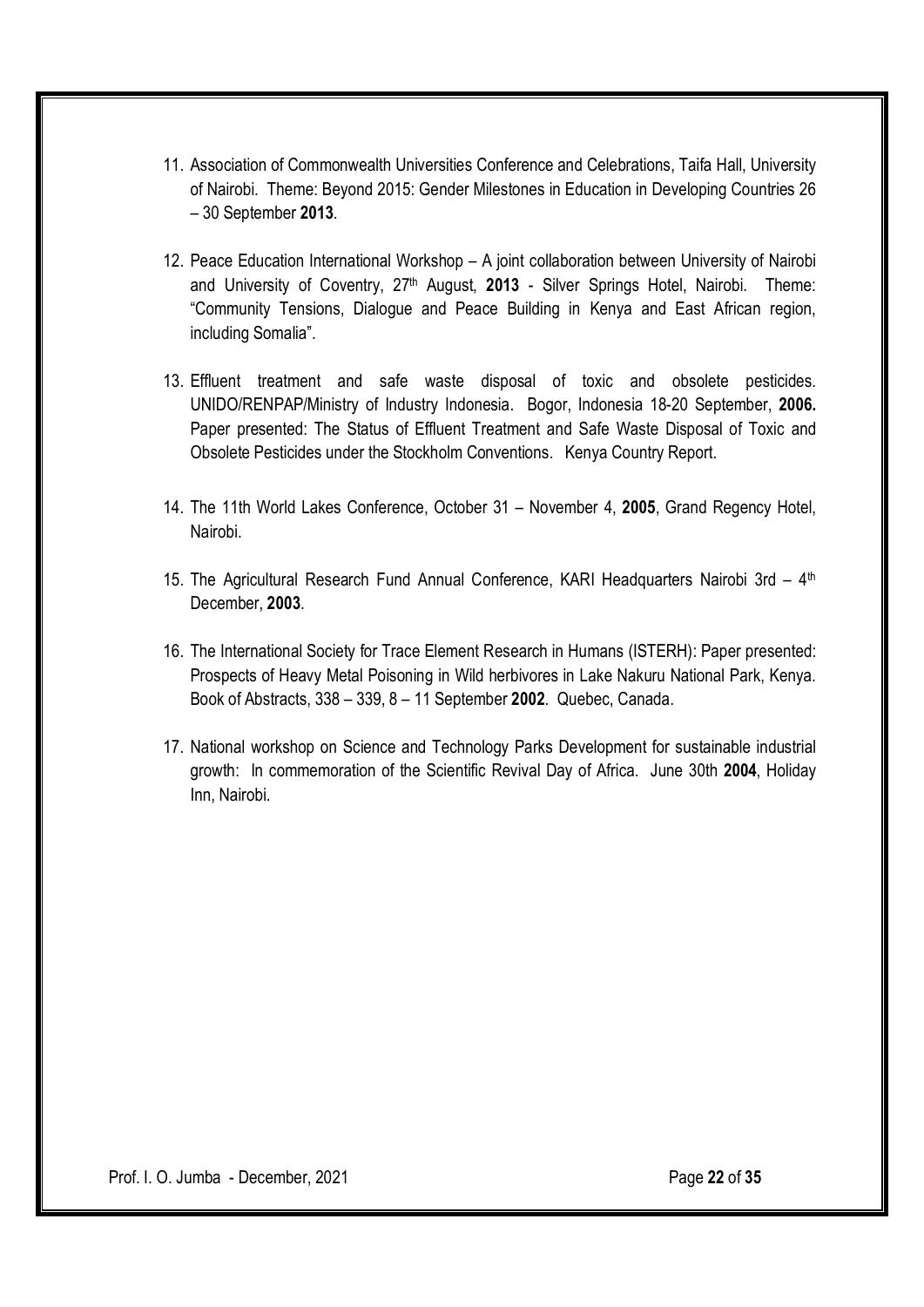### L. POSTGRADUATE SUPERVISION

Prof. Jumba has supervised many postgraduate students at Masters and PhD levels. Some are listed below:

| 1.  | Njagi-Kithure J. G. (PhD):<br><b>UoN</b>           | Distribution of chlophyrifos and some pesticides residues<br>in the upper Tana River catchment (2014)                                                                                                          |
|-----|----------------------------------------------------|----------------------------------------------------------------------------------------------------------------------------------------------------------------------------------------------------------------|
| 2.  | Abong'o D. A. (PhD), UoN:                          | Occurrence, distribution and environmental impact of organo-<br>chlorine pesticide residues in Lake Victoria Catchment: A case<br>A Case Study of River Nyando drainage Basin of Winam Gulf<br>in Kenya (2010) |
| 3.  | Lelon, J. K. (PhD), UoN:                           | Uptake of micronutrients by Acacia Senegal varieties and<br>is possible effect one gum Arabic quality (2009)                                                                                                   |
| 4.  | Oduor, F. D.O. (PhD), UoN:                         | Identification of the mineral deficiencies in soils, forages and<br>animal blood as constraints to cattle production in Mount Elgon<br>Region of Western Kenya (2004)                                          |
| 5.  | Kituyi, E.N. (PhD), UoN:                           | Atmospheric emission budgets for domestic biomass burning<br>in Kenya (2000)                                                                                                                                   |
| 6.  | Pembere, A. (M.SC.), UoN:                          | Influence of industrial and agricultural activities on the heavy<br>content of vegetables along Nzoia River (2013)                                                                                             |
| 7.  | Musila, N. S. (M.Sc), UoN:                         | Fate of chlorothalonil on and assessment of its residues sampled<br>in Nairobi in French beans, passion fruits and snowpeas (2010)                                                                             |
| 8.  | Mwiluka J. Tenge(M.SC):<br><b>UoN</b>              | Assessment of alternative resources in Kenya - A case study on<br>coal energy (2009)                                                                                                                           |
| 9.  | Shisia, K.S. (M.Sc),<br><b>Kenyatta University</b> | Soil-plant composition in relation to macro and trace element<br>for grazing cattle in Uasin Gishu (2009)                                                                                                      |
| 10. | Madadi, V.O. (MSc.), UoN:                          | Chemodynamic studies and assessment of pesticide residues in<br>Lake Victoria Catchment Area for Rivers Sio and Nzoia (2005)                                                                                   |
| 11. | Mutaaga, G. (MSc.), UoN:                           | The distribution, metabolism and toxicity of 14C-DDT in a model<br>Ecosystem simulating a tropical marine environment (2000)                                                                                   |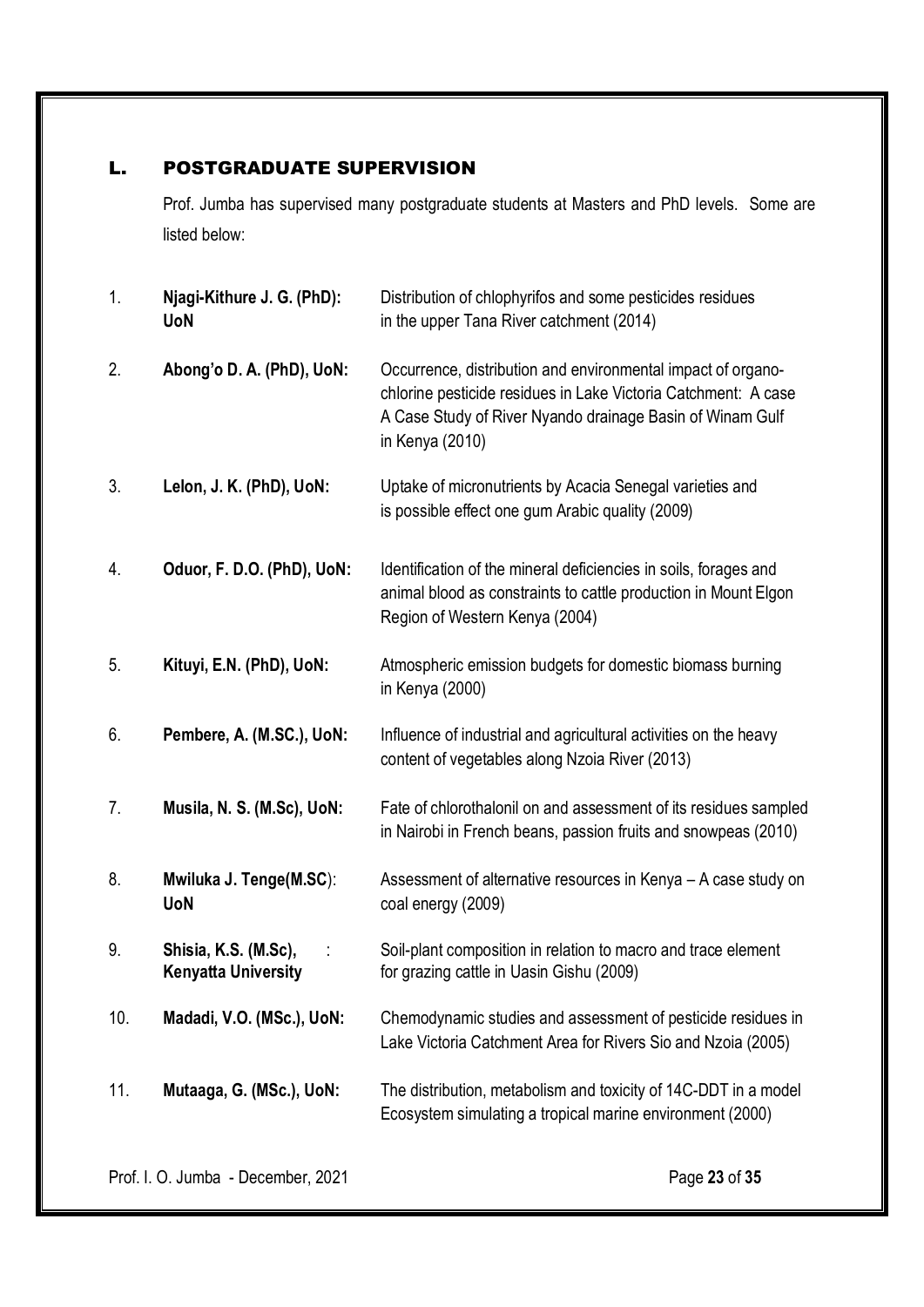| 12. | Yugi, P.O. (M.Sc), UoN:                             | The distribution of pesticide residues in the marine organochlorine<br>environment along the coastal region of Kenya (2000)                           |
|-----|-----------------------------------------------------|-------------------------------------------------------------------------------------------------------------------------------------------------------|
| 13. | Barasa, M.W. (M.Sc)<br>$\mathbb{R}^2$<br><b>UoN</b> | Studies on the distribution of organochlorine pesticide residues in<br>the tropical environment along the Kenyan Coast (1999)                         |
| 14. | Ongeri, D.M.K. (M.Sc) :<br><b>UoN</b>               | The distribution, dissipation and volatization of DDT in a tropical<br>marine system (1999)                                                           |
| 15. | Wafula, G.A. (M.Sc)<br>÷<br><b>UoN</b>              | Measurement of some air pollutants in selected areas of Nairobi,<br>its Environs, and in other selected industrial sites (1999)                       |
| 16. | Limo, S.K. (M.Sc) UoN:                              | Investigation of the phsico-chemical properties and characteristics<br>of palm oil (1998)                                                             |
| 17. |                                                     | Mwashote, B.M. (M.Sc), UoN: Sources of dissolved inorganic nutrient fluxes in the Gazi Bay and<br>implications for coastal ecosystems (1998)          |
| 18. | Siva, K.S. (M.Sc), UoN:                             | Mineral status of soils and forages of Lake Nakuru National Park<br>and implications for animal Health (1998)                                         |
| 19. | Kiarie, P.K. (M.Sc)<br>Egerton                      | Assessment of heavy metals acid pollution from lead storage<br>battery and extent of manufacturing firms in Nairobi (1995)                            |
| 20. | Kituyi, E.N. (M.Sc.), UoN:                          | Occurrence of chlorfenviphos in cow's milk sampled at a range of<br>sites in Western Kenya (1995)                                                     |
| 21. | Wafula, G.A. (Ph.D), UoN:                           | Determination of mass aerial suspended fine particulate matter<br>and implications for environmental health in Nairobi and its<br>environs (on-going) |

Prof. I. O. Jumba - December, 2021 **Page 24 of 35**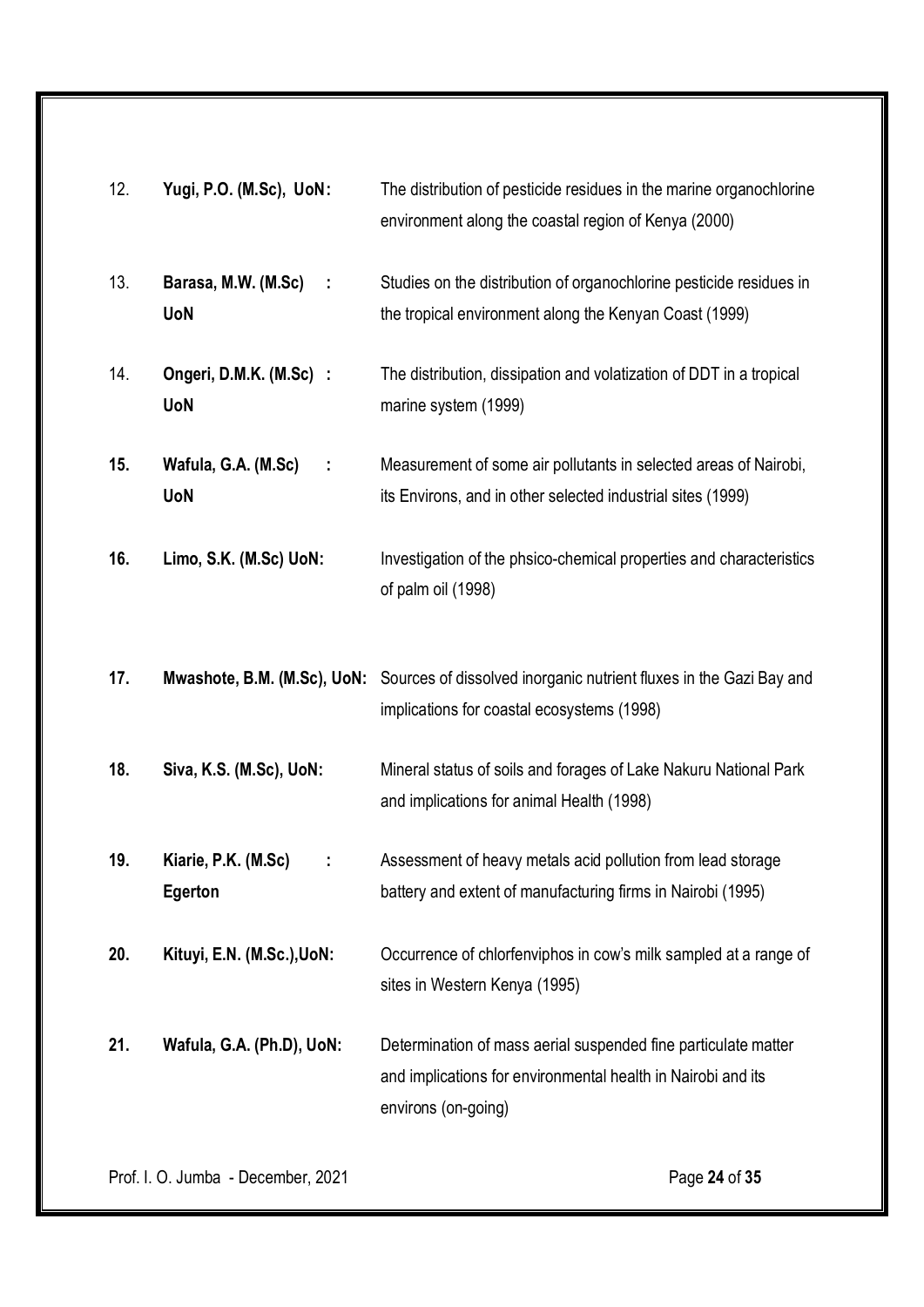### M. PUBLICATIONS AND SPECIAL RESEARCH ARTICLES

- 1. Abong'o, DA, Wandiga SO, Jumba I.O., (2018). Occurrence and distribution of organochlorine pesticide residue levels in water, sediment and aquatic weeds in the Nyando River catchment, Lake Victoria, Kenya. African Journal of Aquatic Science. 43 (3), 255-270.
- 2. Abong'o, DA, Wandiga SO, Jumba I.O., den Brink PJV, Naziriwo BB, Madadi VO, WAFULA GA, Nkedi-Kizza P, Kylin H. (2015). Occurrence, abundance and distribution of benthic macro invertebrates in the Nyando River catchment, Kenya. African Journal of Aquatic Science. 40 (4) (1608-5914):373-392
- 3. Abong'o, DA, Jumba, I.O., den J. VBP, Bbosa NB, Odongo MV, Angoe WG, Henrik K. Peter NK. (2015). Organochlorine pesticide residue levels in soil from the Nyando River Catchment, Kenya. Africa Journal of Physical Sciences, 2(1):18-32.
- 4. Abong'o, DA, Wandiga, SO, Jumba, I.O., Madadi, VO, and Kylin, H. (2014). Impacts of pesticides on human health and environment in the River Nyando Catchment, Kenya. BEST: Int. J. Humanities, Arts, Medicine and Sciences (IJHAMS) 2(3), 1 – 14.
- 5. Kithure, JGN. Wandiga, SO, Jumba, I.O., Kariuki, D.K. (2014). Dynamics of Chlorpyrifos in water from Upper Tana River in Kenya. Open Science Repository Chemistry, Online (Open Access), e23050487
- 6. Lelon, JK, Jumba, I.O., Keter, J.K. and Oduor, FDO, (2013). Influence of Acacia Senegal varieties on Quality of gum arabic in Baringo District, Kenya. Afr. J. Plant Science Vol. 7 (6) 190 – 200. ISSN 1996 -0824- Academic Journals.
- 7. Shisia, KS. Nyambaka, H., Jumba, I.O., Oduor, F.D.O., and Ngure, V. (2012). Minerals Deficiency diagnosis in grazing cattle of Uasin Gishu District, Kenya. J. Environ. Chem. & Ecotoxicology 4(13) – 233. ISSN – 2141 – 226X.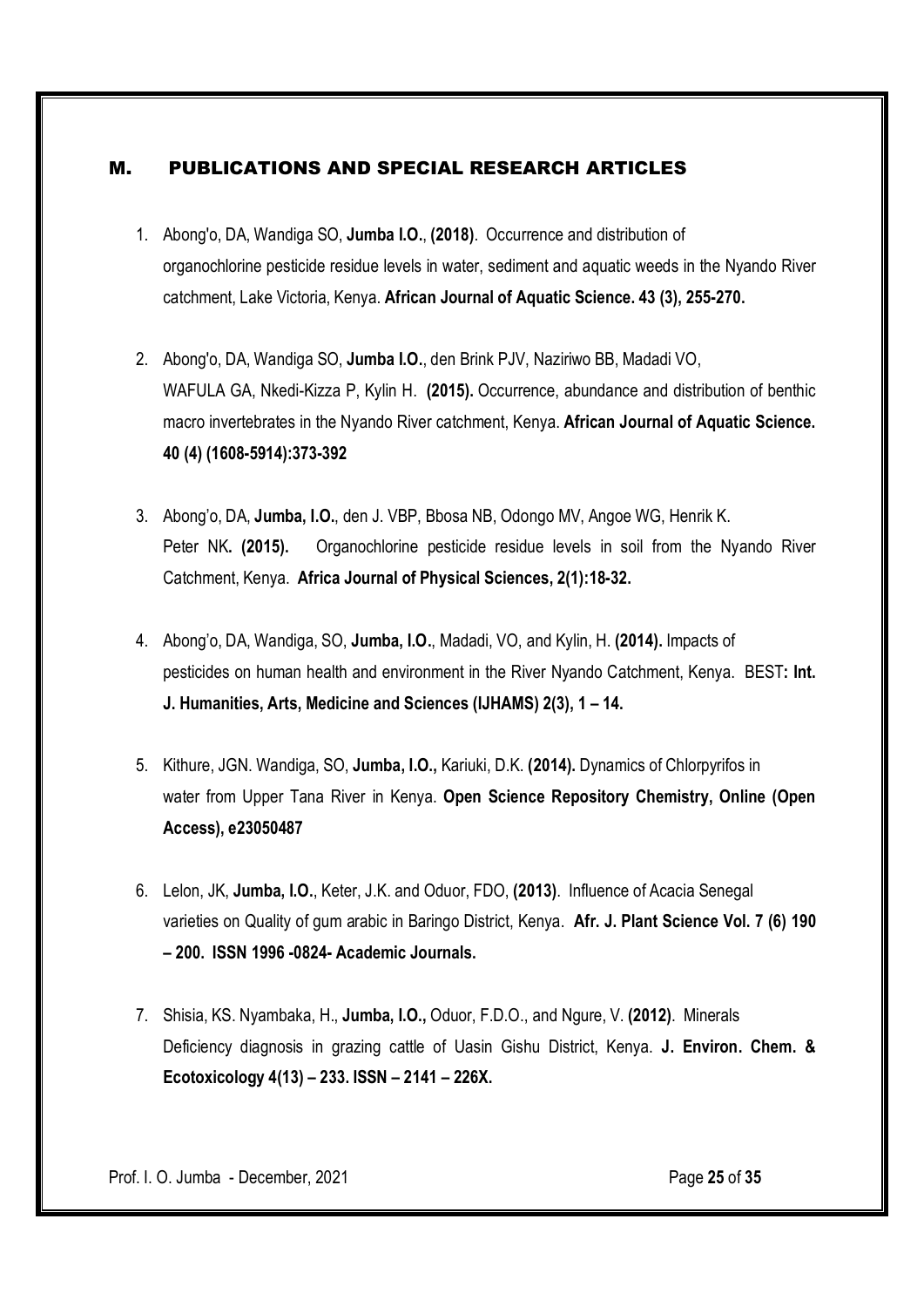- 8. Shisia, K.S., Murungi, J., Nyambaka, H., Jumba I.O., Oduor, F.D.O., and Ngure, V. (2011). Soilplant composition in relation to mineral requirements for grazing cattle in Uasin Gishu District. J. Technol. & Socio-Economic Dev. 1, 126 – 130.
- 9. Lelon, J.K., Jumba, I.O., Keter, J.K., Chemuku, w. and Oduor, F.D.O. (2010). Assessment of physical Properties of gum Arabic from Acacia Senegal varieties in Baringo District, Kenya. Afr. J. Plant Science 4 (4), 95 – ISSN 1996 – 0824 Academic Journals.
- 10. Kariuki, D.K., Ndolo, J.M., Jumba, I.O. and Riaroh, D.R.O. (2008). Alternative energy sources from Mui Basin in Kituyi District, Kenya: A case of Coal. Kenya Journal of Sciences Series A 13 (1), 42-57.
- 11. Jumba I O., Kisia, S. M., and Kock, R.A. (2007). Animal health problems attributed to environmental contamination in Lake Nakuru National Park, Kenya: A Case study on heavy metal poisoning in the waterbuck Kobus ellipsiprymnus defassa (Ruppel 1835). Archives Environ. Contamination & Toxicology (USA).52, 270-281.
- 12. Madadi, V0, Wandiga, S. O. and Jumba, I. O., (2005). The status of Persistent Organic Pollutants in Lake Victoria Water Catchment. Proc. 11th World Lake Conference Vol. II pp107-112. October 31- Nov.4, 2005 Nairobi.
- 13. Mbakaya, C.F.L., Orege, P.A., Jumba, I. O., Bulimo, W., Kisingu, W., Nyambaka, H., Waudo, J., Ndemwa, P., Omondi, P. (2004). Micronutrient Zinc Deficiency as a possible co-factor in the transmission and progression of HIV/AIDS in Kenya. Afri. J. Food, Agric., Nutr. and Development Vol. 4 (2). Also available at www.talcuk.org: Community Nutrition - Nutrition materials for healthcare workers in resource - poor areas, and UNICEF1 SBN: 0-9549467-9-0/978- 09549467-9-1.
- 14. Wandiga, S. 0. Jumba, I. O., Mutaaga, W. G. and Lalah, J. O. (2003). The distribution, metabolism and toxicity of 14C-DDT in model aquarium tanks with fish and sediment simulating a tropical marine environment. Toxicol and Environ. Chem. 84, 253-268 (Trailer Francis Group).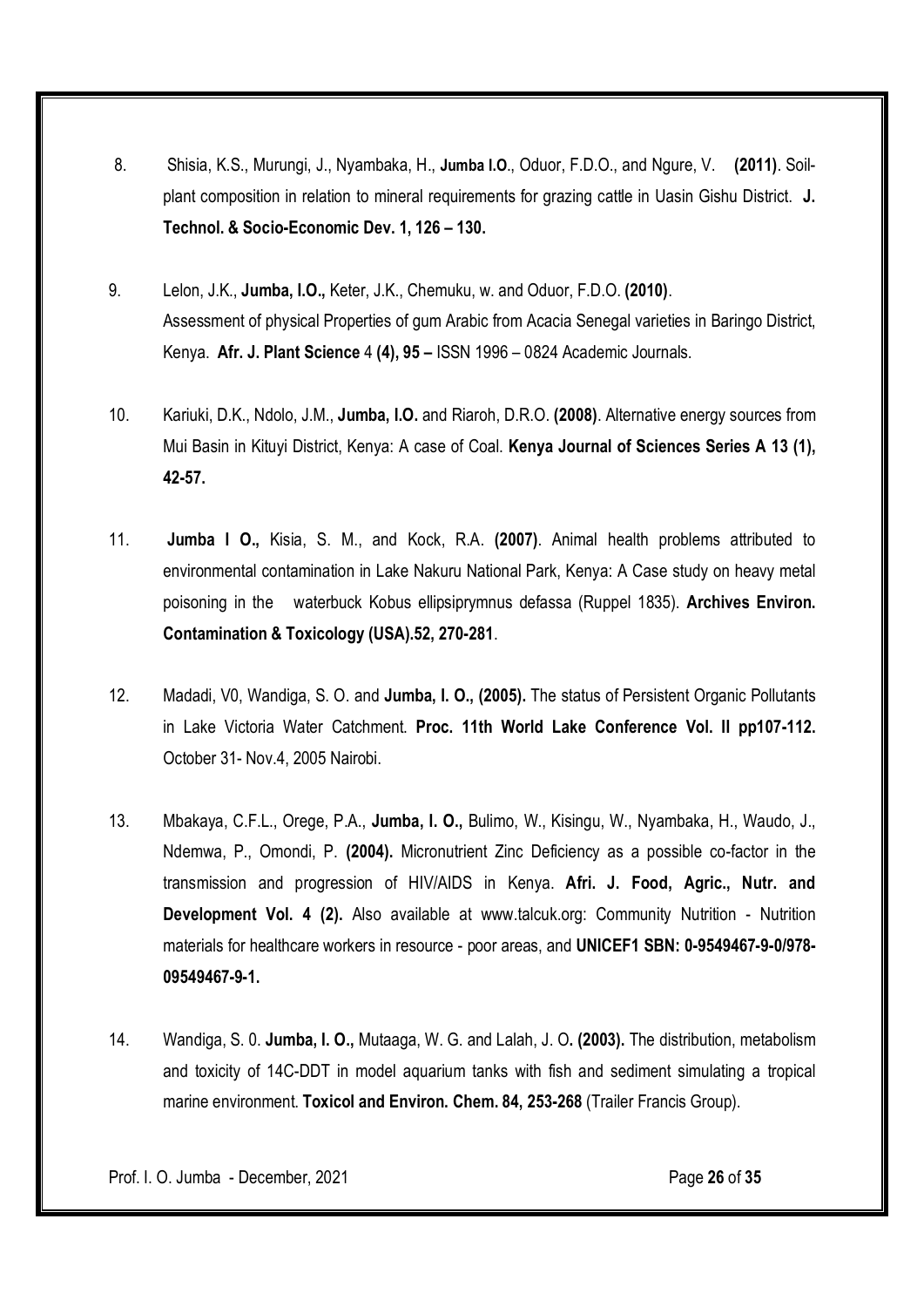- 15. Lalah, J. 0. Yugi, P.O., Jumba, I. O., and Wandiga, S.O. (2003). Organochlorine pesticide residues in Tana and Sabaki Rivers in Kenya. Bull. Environ. Contam. and Toxicology. 71, 98-307.
- 16. Lalah, J.O., Ondieki, D., Wandiga, S. O. and Jumba, I. O., (2003). Dissipation, distribution and uptake of 14C-Chloropyrifos in a Model Tropical Seawater/Sediment/Fish Ecosystem. Bull. Environ. Contam. and Toxicology, 70, 883-890.
- 17. Mwashote B, M. and Jumba I. O., (2002). Quantitative aspects of inorganic nutrient fluxes in the Gazi Bay Kenya): Implications for coastal ecosystems. Marine Pollution Bulletin, 44 (11): 1194-1205.
- 18. Wandiga, S. 0., Ongeri, D. M. K., Mbuvi, L. Lalah, J. 0., and Jumba, I. O., (2002). Accumulation, distribution and Metabolism of 14C-1, 1-Trichloro-2, 2- bis-(p-Chlorophyenly) ethane (ppDDT) residues in model tropical marine ecosystem. Environmental Technology (U.K.) 23, 1285- 1292.
- 19. Wandiga, S. O., Yugi., P. O. Barasa, M. W., Jumba, I. O., and Lalah, J. O. (2002). The distribution of organochlorine pesticides in marine samples along the Indian Ocean coast of Kenya. Environmental Technology (U.K.) 23, 1235·1246.
- 20. Kisia, S. M. Jumba, I. O., and Kock, R. A. (2002). The waterbuck Kobus ellipsiprymnus defassa (Ruppel 1835) as an indicator of ecosystem health in the Central Rift Valley Lake Systems of Kenya, East African Wildlife Society. Afr. J. Ecology 40, 390 -392.
- 21. Jumba, I.O., Knock, RA., Kisia, SS., Ogana, W., Kisia, SM., Oduor, FDO. Oduor and Wainaina G. (2001). Prospects of heavy metal poisoning in wild Herbivores in Lake Nakuru National Park, Kenya. The Journal of Trace Elements in Experimental Medicine. Vol. 14, No. 3, 338-339.
- 22. Jumba, I. O., and T. Likimani (2001). Chemistry and its applications. ISBN 9966 846 247. Nairobi University Press. 315 pp.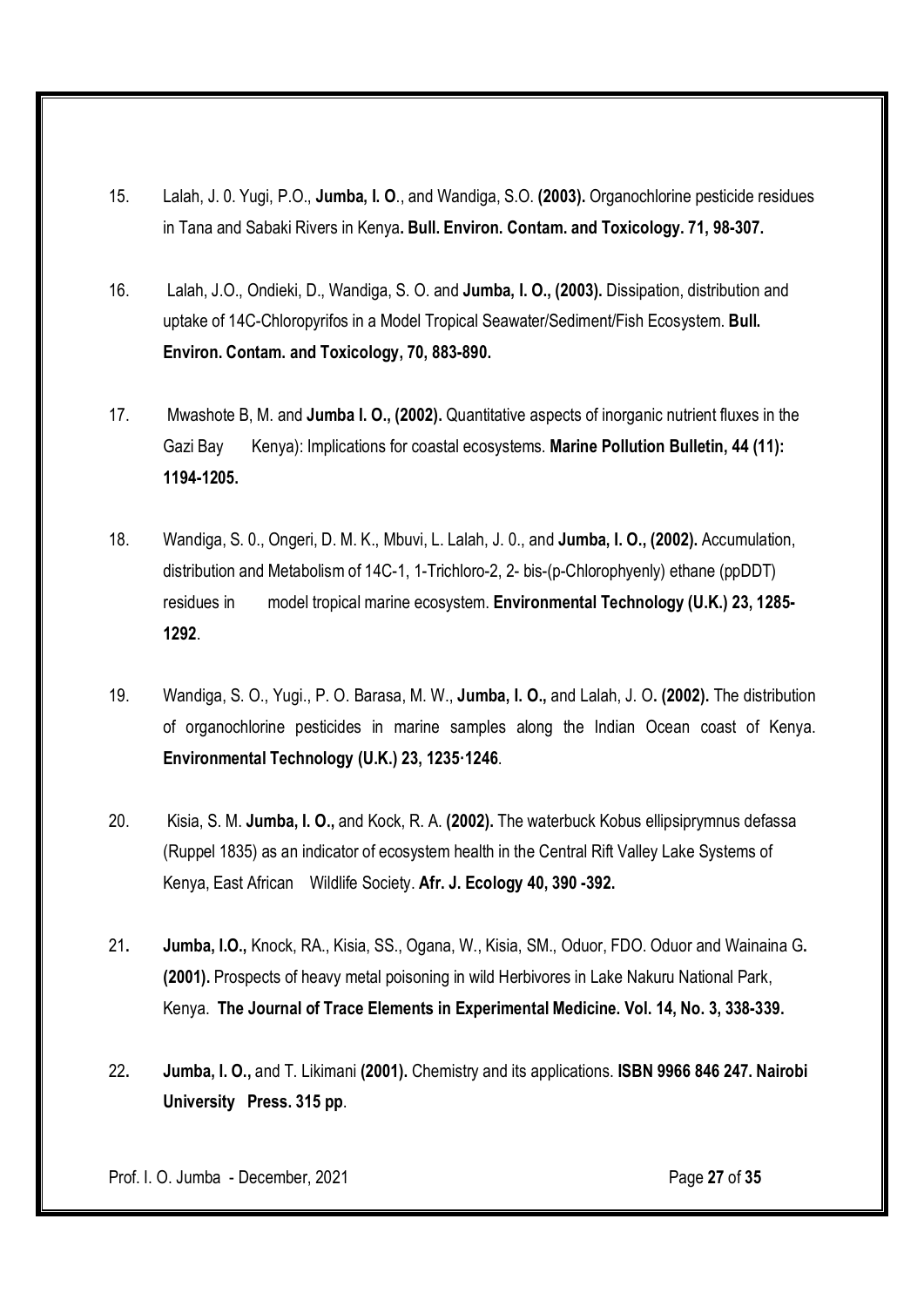- 23. Kituyi, E., Marufu, L., Wandiga, S. O., Jumba, I.O., Andreae, M. O. and Helas, G. (2001). Biofuel availability and domestic use patterns in Kenya. Biomass and Bioenergy 20, 71 - 82.
- 24. Kituyi, E., Marufu, L., Huber, B., Wandiga, S. O., Jumba, I. O., Andreae, M. O. and Helas, G. (2001).Biofuel consumption rates and patterns in Kenya. Biomass and Bioenergy 20, 83·99.
- 25. Kituyi, E., Marufu, Huber, B., Wandiga, S. O. Jumba, I. O., Andreae, M. O. and Helas, G. (2001). Carbon Monoxide and nitric oxide from biofuel fires in Kenya. Energy Conversion and Management 42, 1517·1542.
- 26. Purvis, K. Jumba, I. O., Wandiga, S O., Zhang, J. and Kammen. D. M. (2001). Worker exposure and health risks from volatile organic compounds utilized in the paint manufacturing industry in Kenya. Applied Occupational and Environmental Hygiene (U.S.A.) 16 (11):1035·1042.
- 27. Oduor, F. D., Jumba, I. O., Wandiga, S. O. (2000). Evaluation of the trace mineral status of lactating during cattle in Trans Nzoia District, Western Kenya. In: A.M. Roussel, R. A. Anderson and E., E. Favier eds. "Trace Elements in Man and Animals 10, 786. Kluwer Academic Plenum Publishers, New York.
- 28. Kinyua, A. M., Kofi Tsekpo, W. M., Tolo, F., Kamau, G. N., Jumba, I. O., and EI Busaidy, A. H.S. (1999). Essential trace element analysis of traditional medicines used in anticonvulsant therapy. In: M. Abdullah, M. Bost, S. Gamon, P. Armand and G. Chazot eds: "New Aspects of Trace Element Research" pp 235 - 240. Smith Gordon and Co. Ltd. London.
- 29. Kisia, S. M. and Jumba, I. O., (1998). Skull abnormalities in the Waterbuck Kobus ellipsiprymnus defassa (Ruppel 1935) in the Rift Valley Lake Systems of Kenya. The Kenya Veterinarian (Journal of the Kenya Veterinary Association) 23, 85-86. August 1998 Issue.
- 30. Jumba, I. O., S. O. Wandiga and J. M. Njoroge (2002). Sensitivity of Kenyan Ecosystems to acidic deposition: Validation of the 1996 SEI map. Proc. Global Terrestrial Ecosystem Sensitivity Mapping. African Region Report – pp1-11 Stockholm Environment Institute, Sweden.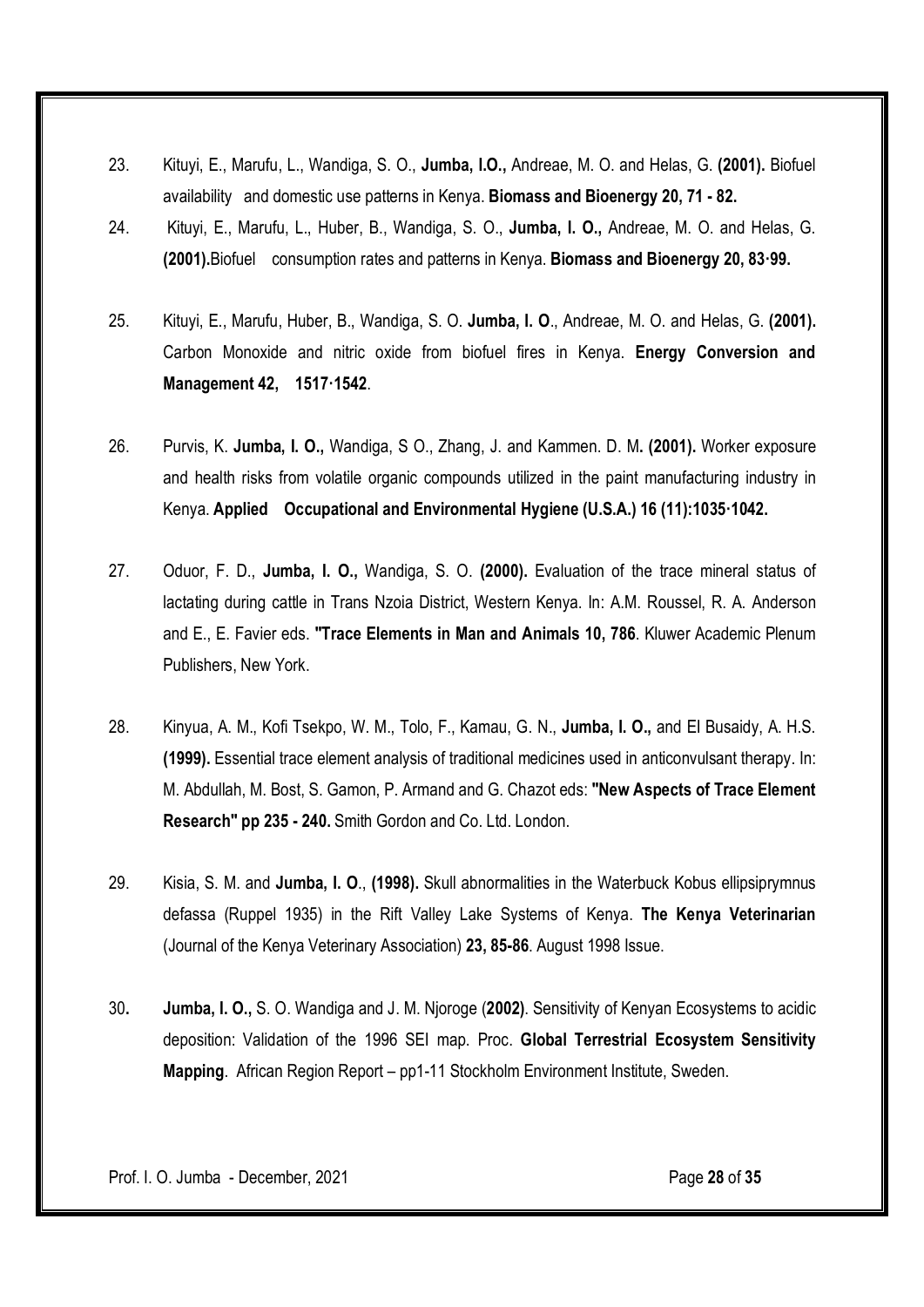- 31. Kinyua, A.M., Maina, D.M., Maina, C., Mangala, M.J., Jumba, I. O., Gatebe, C.K. and Ggarard, M.J. (1997). Non-destructive analysis of mercury by the energy dispersive X-ray fluorescence technique in beauty creams sold in Kenya. Proc. Int. Symposium Harmonization of Health Environmental Measurements using Nuclear and Isotopic techniques, IAEA Vienna, 361 - 368.
- 32. Kituyi, E.N., Wandiga, S.O. and Jumba, I. O., (1997). Occurrence of chlorfenvinvos in cow's milk sampled at a range of sites in western Kenya. Bull. Environ. Contam. and Toxic. (USA) 58(6). 969 - 975.
- 33. Jumba, I. O., Suttle, N.F., Hunter, E.A. and Wandiga, S.O. (1996). Effects on botanical composition on mineral concentrations in dry sean pastures in "Western Kenya. In: Appleton, J.D., Fuge, Rand MaCall, G.J.H. (eds). Environmental Geochemistry and Health with Special Reference to Developing Countries, British Geological Society Special Publication No. 113, 39 - 45.
- 34. Jumba, I. O., Suttle, N.F. and Wandiga, S.O. (1996a). Mineral composition of tropical forages in the Mount Elgon region of Kenya. I. Macro-minerals. Tropical Agriculture (Trinidad), 73 No.2 (April) 108 - 112.
- 35. Jumba, I. O., Suttle, N.F. and Wandiga, S.O. (1996b). Mineral composition of tropical forages in the Mount Elgon region of Kenya. II. Trace Elements. Tropical Agriculture (Trinidad), 73 No.2 (April) 113 - 118.
- 36. Jumba, I. O., Suttle, N.F., Wandiga, S.O. and Hunter, E.A. (1995a). Effects of soil origin and mineral composition of herbage species on the mineral composition of forages in the Mount Elgon region of Kenya I. Calcium, Phosphorus, Magnesium and Sulphur. Tropical Grasslands (Journal of Australian Grassland Society) 29, 40 - 46.
- 37. Jumba, I. O., Suttle, N.F., Wandiga, S.O. and Hunter, E.A. (1995b). Effects of soil origin and mineral composition of herbage species on the mineral composition of forages in the Mount Elgon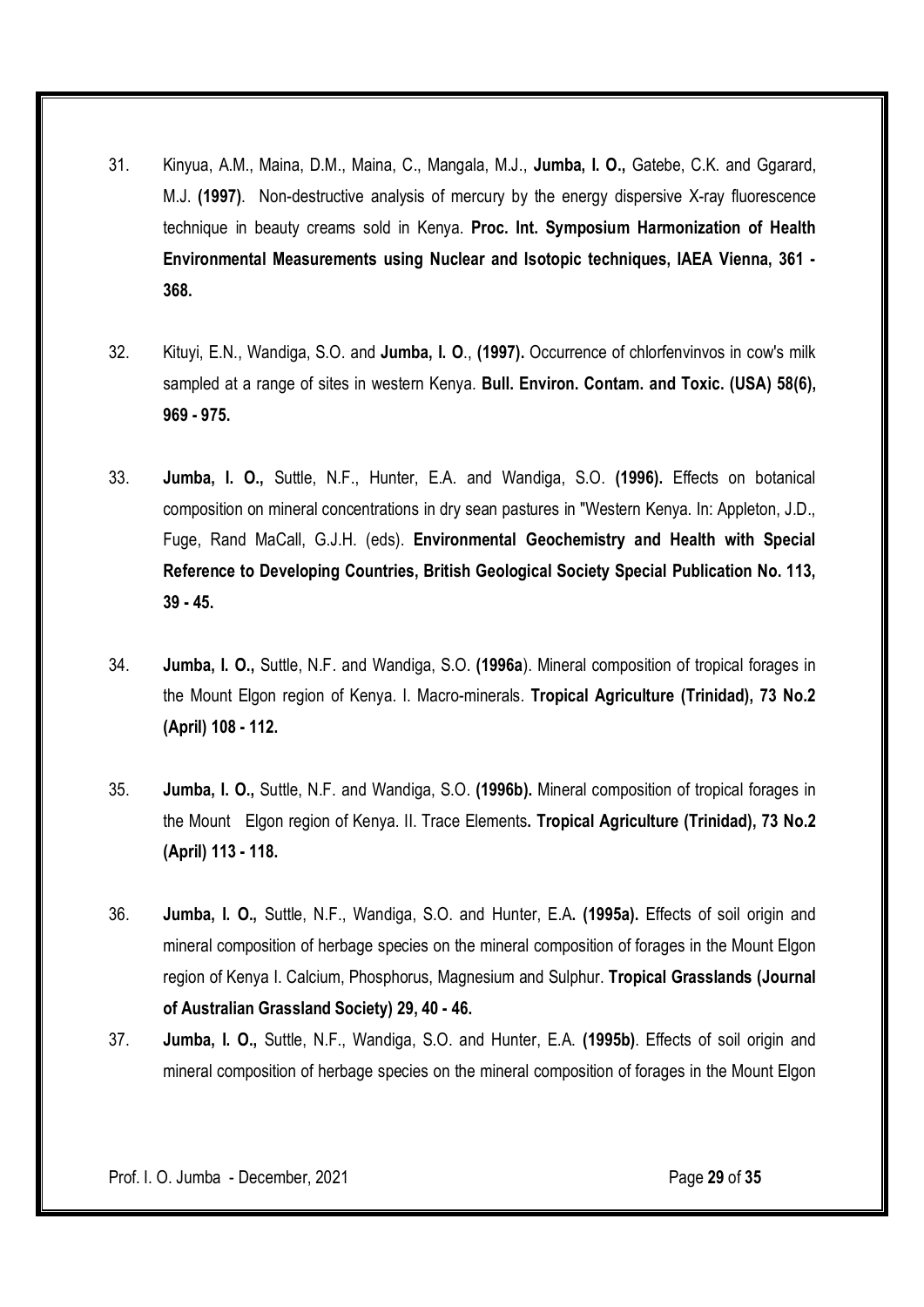region of Kenya II. Trace Elements. Tropical Grasslands (Journal of Australian Grassland Society) 29, 47 - 52.

- 38. Owuor, P.O., Gone, F.O., Onchiri, D.B. and Jumba, I. O., (1990). Levels of aluminium in green leaf of clonala teas, black tea and black tea liquors and effects of rates of nitrogen fertilizers on the aluminium black tea contents. Food Chemistry 35, 59 - 68.
- 39. Wandiga, S.O. and Jumba, I. O., (1982). The determination of mercury in body beauty soaps and creams sold in Kenya and Norway. Kenya J. Sci Technol (a) 3, 89 - 91.
- 40. Wandiga, S.O. and Jumba, I. O., (1982). Factors affecting the simultaneous determination of cooper, lead, cadmium and zinc concentrations in human head hair using differential pulse anodic stripping voltammetry method. Kenya J. Sci Technol. (A) 3, 9 - 25.
- 41. Wandiga, S.O. and Jumba I. O., (1982). The concentrations of heavy metals, zinc, cadmium, lead, copper, mercury, iron and calcium concentrations in human head hair of a randomly selected sample of Kenyan people. Kenya J. Sci Technol (A) 3, 27 - 41.
- 42. Jumba, I. O., Suttle, N.F. and Wandiga, S.O. (1993). Macro and trace element composition of forages in Western Kenya: Implications for sheep and cattle health and production. Proc. Kenya Chemical Society Inaugural Conference, pp 149 – 154, June 7-11, 1993. Nairobi.
- 43. Oduor. FDO. Jumba, I. O., and Wandiga, S.O. (1996). Evaluation of the mineral status of grazing cattle in Trans Nzoia: Preliminary assessment of Data. Proc. 2nd Kenya Chemical Society Conference. 2nd-6th September 1996 pp 20 - 24. Moi University, Eldoret Kenya.
- 44. Jumba, I.O. and International Geosphere Biosphere Programme (IGBP) Kenya Task Team (1994). Implications of sea level rise in some areas of Kenya coast. Report No.1. United Nations Environment Programme, Nairobi.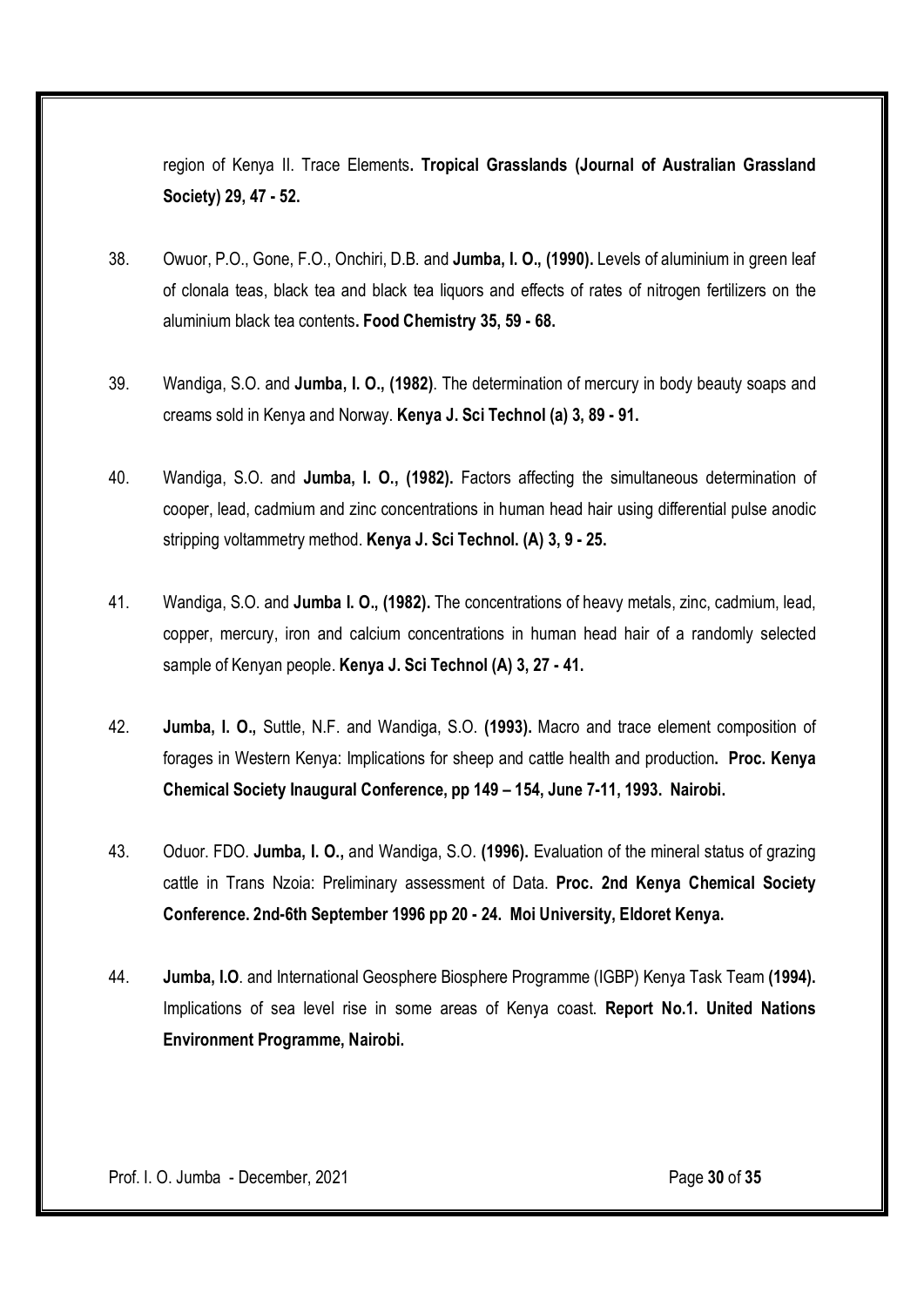- 45. Jumba, I. O., (1995), Coastal pollution. In: IGBP Kenya Task Team. "Implications of the expected climate change on some selected low-lying coastal parts of Kenya: A case study on tourism and hotel industry. "Report No.2 pp 60-74. United Nations Environment Programme (UNEP), Nairobi.
- 46. Jumba, I. O., Musungu, F. and Nyaoro, J. (1998). The Energy Sector: A case study on Hydropower. In: Climate Change Impacts, Vulnerability and Adaptation. "UNDP/GEF Capacity Building Project Report, United Nations Environment Programme, Nairobi.
- 47. Kock, R.A. Jumba, I. O., Mwanzia, J., Wambua, J., Siagi, A. and Kisia, S.M. (1994). Status of some trace elements in Waterbuck (Kobus ellypsiprymnus defassa) in relation to soil and forage composition and implications for animal health in the Lake Nakuru National Park. Proc. Research and Planning Workshop on use of Research findings in the conservation and management of biodiversity, pp31-37 KWS, Nakuru 1 - 4 December.
- 48. Jumba, I. O., Suttle, N.F., Hunter, E.A. and Wandiga, S.O. (1993). Botanical composition has a greater influence on mineral concentrations in dry season pastures in W. Kenya than either soil origin or composition. "Environmental Geochemistry and Health in Developing Countries Conference", London, October 20-21. Book of Abstracts, 36 - 37.
- 49. Limo, S.K., Jumba I. O., and G.N. Kamau (2005). Variation of physico-chemical properties of palm oil with temperature. Int. J. Biochemiphysics 39-42.
- 50. Jumba, I. O., Wandiga, S.O., Mirikau, C., Oduor, F.D., Wafula, G. A., and Madadi, V. (2006). The status of effluent treatment and safe waste disposal of toxic and obsolete pesticides under the Skockholm convention - Kenya Country Report. Proc. UNIDO·RENPAP Conference, pp1-10 Bogor Indonesia 18·20 Sept. 2006.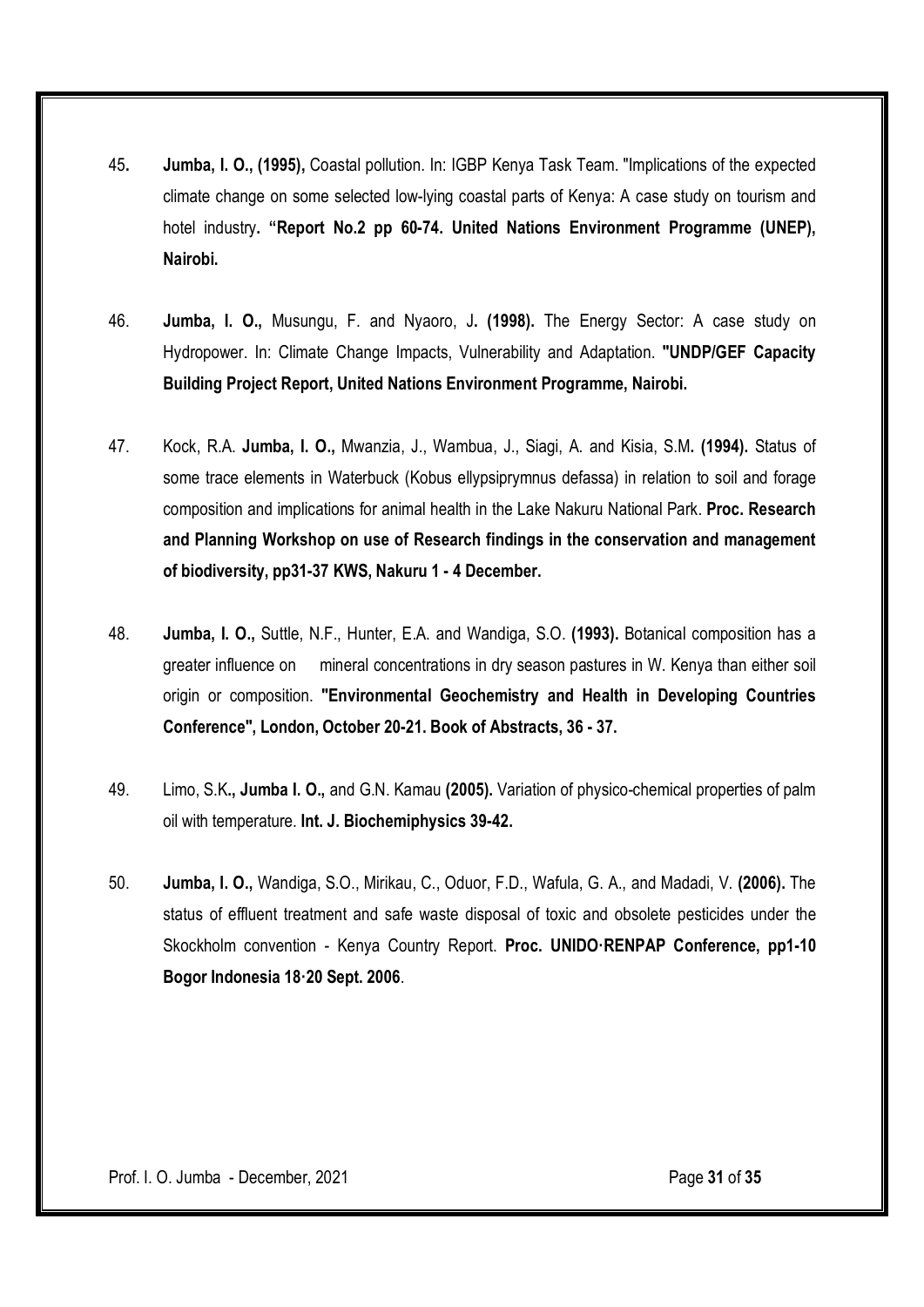- 51. Jumba, I. O., and Mirikau, C. W., Sikuku, R, Madadi, V. O. and Wafula, G. A. (2006). Unintentional Persistent Organic Pollutants (UPOPs). In: Kenya National Inventory of Persistent Organic Pollutants under Stockholm Convention. Activities of a National Final Report Part IV. Enabling Implementation Plan for the Stockhom Convention on Persistent Organic Pollutants (POPS). GEF/UNEP/GOK Project, UNEP Nairobi. Part IV Final Report (2006)
- 52. Jumba, I. O., (2003). The Identification, distribution and impact of mineral imbalances and disorders in grazing livestock. A case study in Western Kenya. Proceedings of the Agricultural Research Fund Annual Conference, KARl, HQs Nairobi. December, 2003. Pp 1-36.
- 53. Odada, E.O., Jumba, I. O., Barongo, J. O. and Olago, D.O. (1999). Environmental impact assessment of the proposed National Oil Corporation of Kenya Truck Loading Facility, Industrial Area, Nairobi, Kenya. Special Publication of the Ministry of Energy. pp1 - 35.
- 54. Wafula. G.A. Jumba, I. O., and Kamau, G.N (2002). Measurement of the atmospheric levels of zinc in Nderi and Muguga areas of Kikuyu, Kenya. Proc.  $1<sup>st</sup>$  Regional Conference on Trace Element Research in Africa. pp 34-35. Trace Element Satellite Centre of UNESCO. Silver Springs Hotel Nairobi, 27 – 29 March.
- 55. Jumba, I.O., Kock, R.A., Kisia S.S., Ogana, W., Kisia, S.M. Oduor, F.D.O and Wainaina, G. (2002). Diagnosis of trace element nutritional disorders in herbivores: A case study in Lake Nakuru National Park. Proc. 1<sup>st</sup> Regional Conference on Trace Element Research in Africa. Pp 40-42 Trace Element Satellite Centre of UNESCO. Silver Springs Hotel, Nairobi, 27 – 29 **March**
- 56. Jumba, I.O., (2002). Prospects of heavy metal poisoning in wild herbivores in Lake Nakuru National Park, Kenya. Proc. International Society for Trace Elements Research in Humans (ISTERH) Conference, Book of Abstracts, Pg. 338 – 339. Quebec Canada, September 8 – 11.
- 57. Jumba, I. O., (1989). Tropical soil-plant interactions in relation to mineral imbalances in grazing Livestock. Ph.D. Thesis, University of Nairobi, Digital Repository.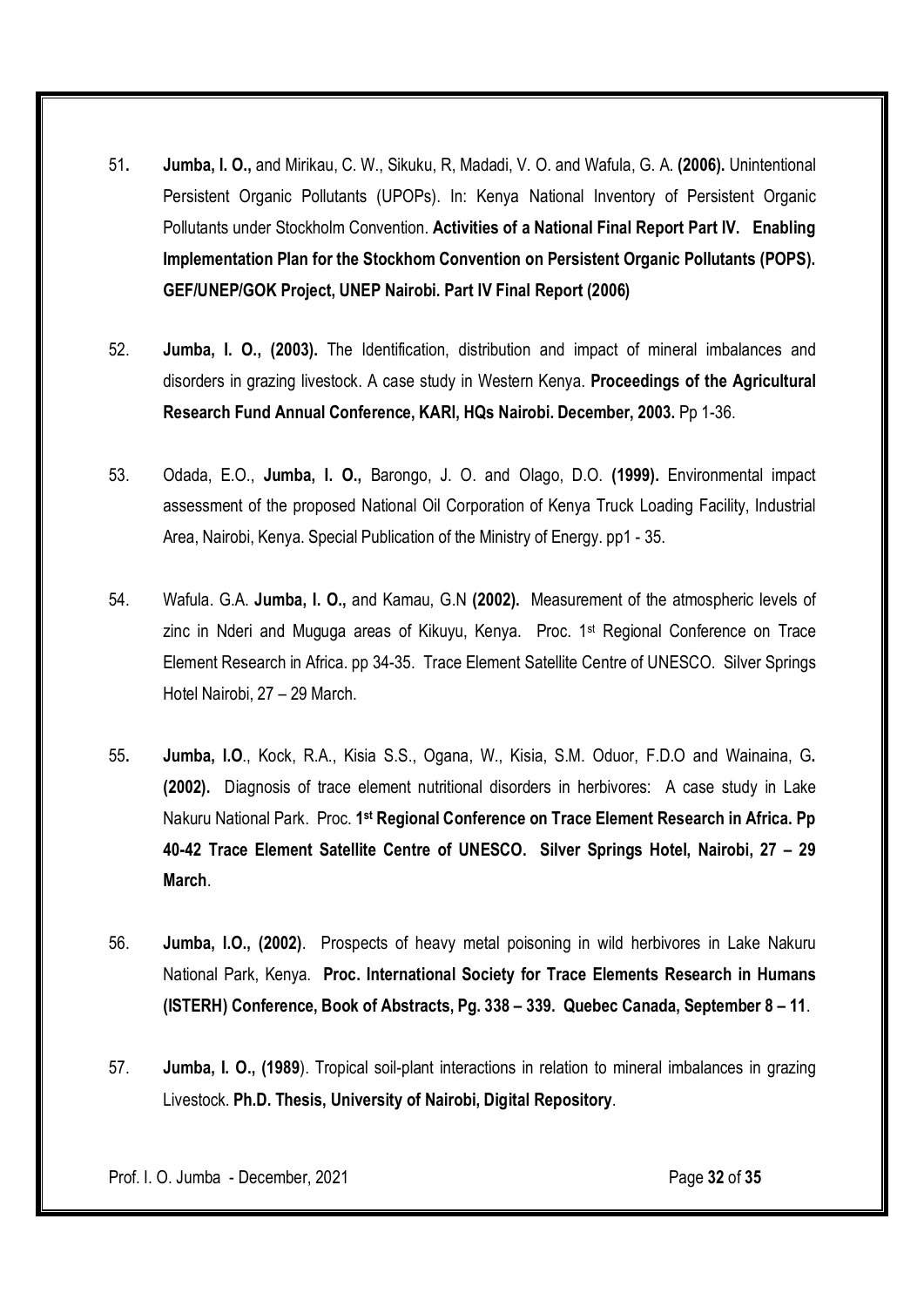- 58. Jumba, I. O., (1980). The determination of heavy metal pollutants in environmental samples by Differential Pulse Anodic Stripping Voltammetry and Atomic Absorption spectrophotometry. M.Sc. Thesis, University of Nairobi Digital Repository.
- 59. Madadi O. V., Wandiga S. O., and I. O. Jumba, (2004). Degradation versus Mineralization of 2,4- D and Metribuzin in Tropical soils. Proc. Africa Network for Chemical Analysis of Pesticide (ANCAP), Arusha, Tanzania.
- 60. UNEP/GEF Kenya Task Team (2014). Supporting the Global Monitoring Plan (GMP) on Persistent Organic Pollutants in Kenya: Development of methodologies for analysis of PFOS and polar POPs in water samples (Project GFL 4A80).
- 61. MEWNR (2014). National Research, Monitoring and Public Awareness Activities on persistent organic pollutants in Kenya. Kenya National Implementation Plan (NIP) for Persistent Organic Pollutants including Organochlorine Pesticides, PCBs, Dioxins/Furans. PFOS and Perflourinated Compounds under the Stockholm Convention. Ministry of Environment, Water and National Resources, Nairobi Kenya.
- 62. UNEP-UON TaskTeam (2006): Industrial effluents in the Nairobi River Basin (NRB). Chapter 5: NRBP Report: Desktop Study of Water Quality and Quantity. Special Publication, UNEP. (April 2006).
- 63. UNEP/GEF Kenya Task Team (2007). Assessment of Existing Capacity and Capacity Building Needs to Analyse POPs in Developing Countries. Special Publication: UNEP/GEF PROJECT 421/GFP 040300501.
- 64. Madadi O.V., S.O. Wandiga and I.O. Jumba (2005). Analysis of organochlorine pesticides in river Nzoia drainage system. Proc. ANCAP Conference, Makerere University. Kampala-Uganda. July 21 – 22.
- 65. Madadi O. V, S. O. Wandiga, and I. O. Jumba (2005). Cyclization and distribution of organophosphorus pesticides in Lake Victoria Drainage system. *Sources, Methods of*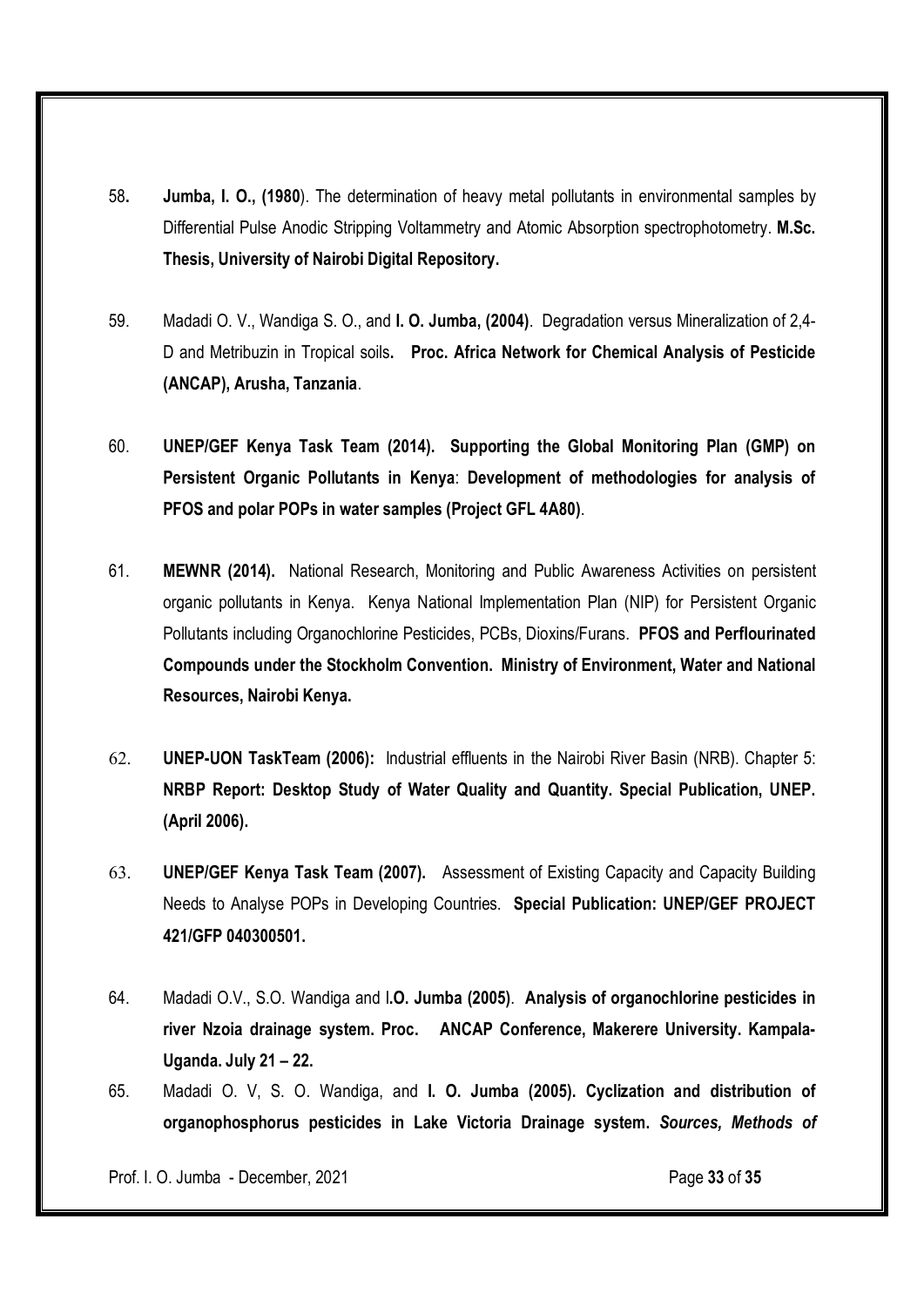*Quantification, Effects and Fate of NPS Derivatives in the environment* Proc. of Regional Network on Nitrogen, phosphorus and sulphur derivatives in the environment. Hotel Africana, Kampala-Uganda. January 21 – 22.

- 66. Madadi O. V., S. O. Wandiga, and I. O. Jumba, (2004). Delineating the challenges of unsustainable development and exploitation of Lake Victoria resources. Proc. 1st Annual Science conference. University of Nairobi. College of Biological and Physical Sciences. Nairobi. November 19 – 20.
- 67. Madadi O. V., S. O. Wandiga, and I. O. Jumba, J. Makopa, and F. Kengara (2004). Pesticide transport and Fate Processes. Proc*. Ist Annual Science conference*. University of Nairobi. College of Biological and Physical Sciences. November 19 – 20.
- 68. Madadi O. V., S. O. Wandiga, and I. O. Jumba (2003). Bioactivation and Bioremediation of 2,4-D and metribuzin in tropical soils. Proc. *ANCAP Conference*. Department of Chemistry, University of Nairobi, Kenya. September 17 – 19.
- 69. UNEP/GEF Kenya Task Team (2013). Supporting the Global Monitoring Plan on Persistent Organic Pollutants in Kenya. Supporting the Implementation of the GMP in Kenya UNEP-GEF Project GF14A80, Special Publication.
- 70. UNEP/GEF Kenya Task Team (2012). Supporting the Implementation of the GMP in Africa Region. Supporting the Implementation of the GMP in Eastern and Southern Africa Sub-Region UNEP-GEF Project GFI 4A80 Special Publication.
- 71. UNEP-Kenya Task Team (2015). Effectiveness of Monitoring and Evaluation of the Stockholm Convention on Persistent Organic Pollutants, 2nd Africa POPs Special Publication March 2015.
- 72. UNEP-Kenya Task Team (2015). Challenges in implementing Global Monitoring Plan under the Stockholm Convention. In "The Global Monitoring Plan. Publication of the Stockholm Convention on Persistent Organic Pollutants". Geneva Switzerland.